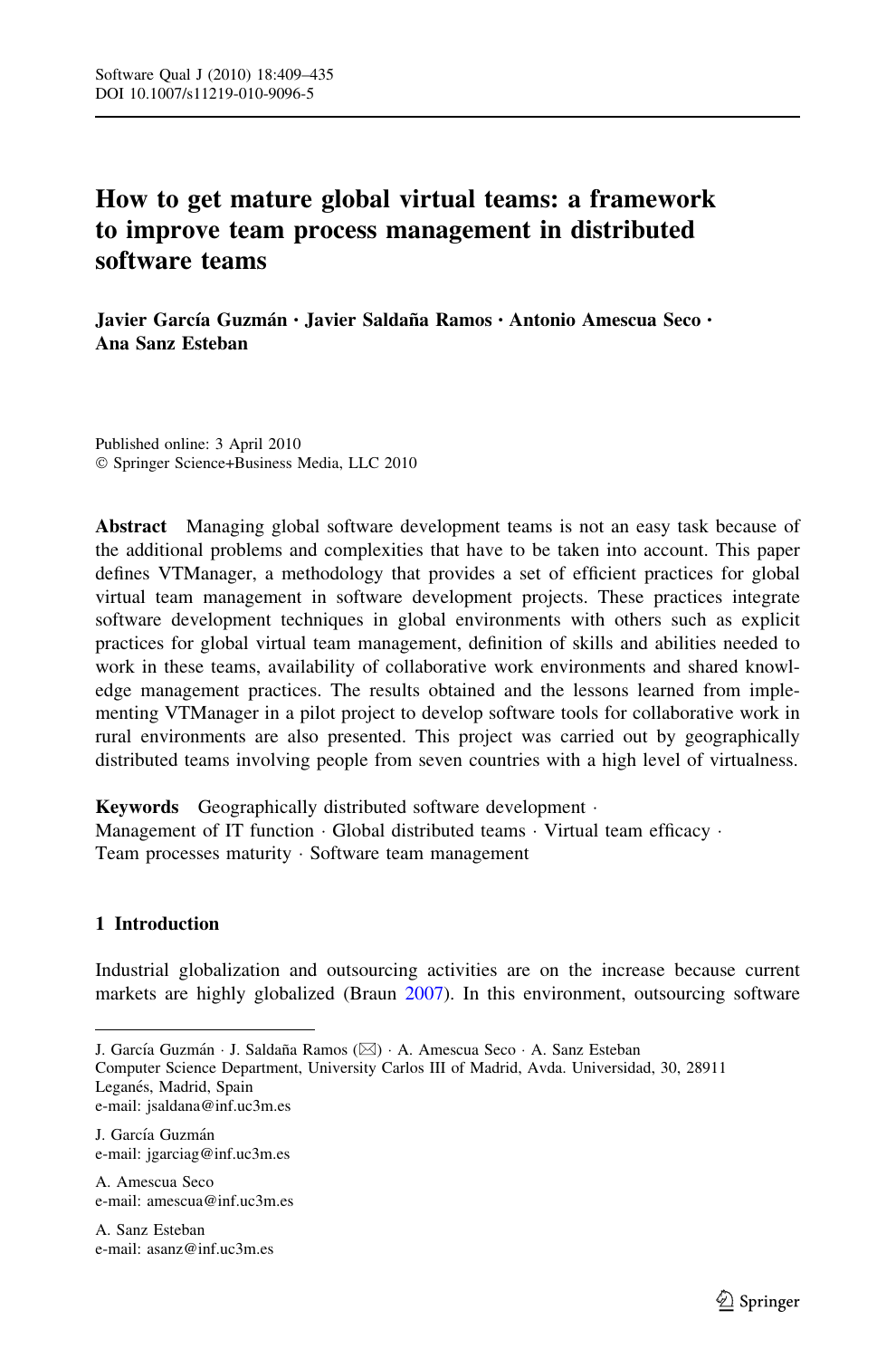activities (development, testing, maintenance, programming and incidence management) are indispensible if organizations want to maintain the required levels of competitiveness and productivity (Herbsleb and Moitra [2001;](#page-24-0) Sengupta et al. [2006\)](#page-25-0). To create outsourcing environments, people in different locations have to work in a single software development team.

There are several strategies to configure this type of team depending on the existing interdependence among team members. In some projects, management, requirements specification and architectural design are done in one location and the development or modification of software components by software factories set up in separate geographical locations (Edwards and Sridhar [2003](#page-24-0); Smite [2004](#page-25-0)).

However, other projects require the creation of several coordinated multidisciplinary teams bringing together highly skilled individuals working in dispersed geographical locations. This type of team is called a *virtual team* (Cohen and Gibson [2003\)](#page-23-0). The work presented in this paper is especially centered on the second type of team.

The specific characteristics that differentiate virtual and traditional teams are:

- Each team member can work in a different location; members carry out independent tasks across locations (Hyrkkänen et al. [2007\)](#page-24-0).
- Team members come from several cultures and have different teamwork practices (Powell et al. [2004](#page-24-0)). There is a great potential for conflict in global virtual teams as members work across cultural, geographical and time boundaries (Kankanhalli et al. [2007](#page-24-0)).
- Team members speak several languages. Although English is commonly used, there are different levels and flavors (Durnell and Webber [2005;](#page-24-0) Gaudes et al. [2007](#page-24-0)).
- Knowledge management is different as knowledge is distributed among the different sites (Ramasubbu and Krishnan [2005](#page-24-0); Striukova and Rayna [2008](#page-25-0)).
- Communication activities and meetings rely strongly on technologies. So, more time is needed to obtain a common view of the goal and how to achieve it (Petkovic et al. [2006](#page-24-0)).
- The time difference makes agenda management more difficult; team work dynamics and the different location work dynamics need to be combined (Lee-Kelley and Sankey [2007](#page-24-0)).

Many organizations that have implemented Global Software Development have found that the geographically distributed environments are highly complex (Herbsleb and Moitra [2001\)](#page-24-0). This complexity comes from the additional challenges they face:

- (a) Lack of common understanding of goals and requirements assigned to the team. This makes team members feel isolated and they are reluctant to collaborate, share and work together (Lee-Kelley and Sankey [2007;](#page-24-0) Striukova and Rayna [2008](#page-25-0));
- (b) Difficulties in communication among different team members who are geographically distributed (Fuller et al. [2007](#page-24-0); Rosen et al. [2007](#page-25-0));
- (c) Differences between processes, management mechanisms and the associated skills and abilities produce problems and bottlenecks in the project execution. (Lee-Kelley and Sankey [2007;](#page-24-0) IPRC [2007](#page-24-0));
- (d) Ineffective management of shared knowledge among different team members causes duplication, inconsistency and lack of knowledge of project assets (IPRC [2007;](#page-24-0) Rosen et al. [2007](#page-25-0)).

In order to deal with the previously mentioned problems, it is necessary to facilitate the effective integration of software development techniques in global environments with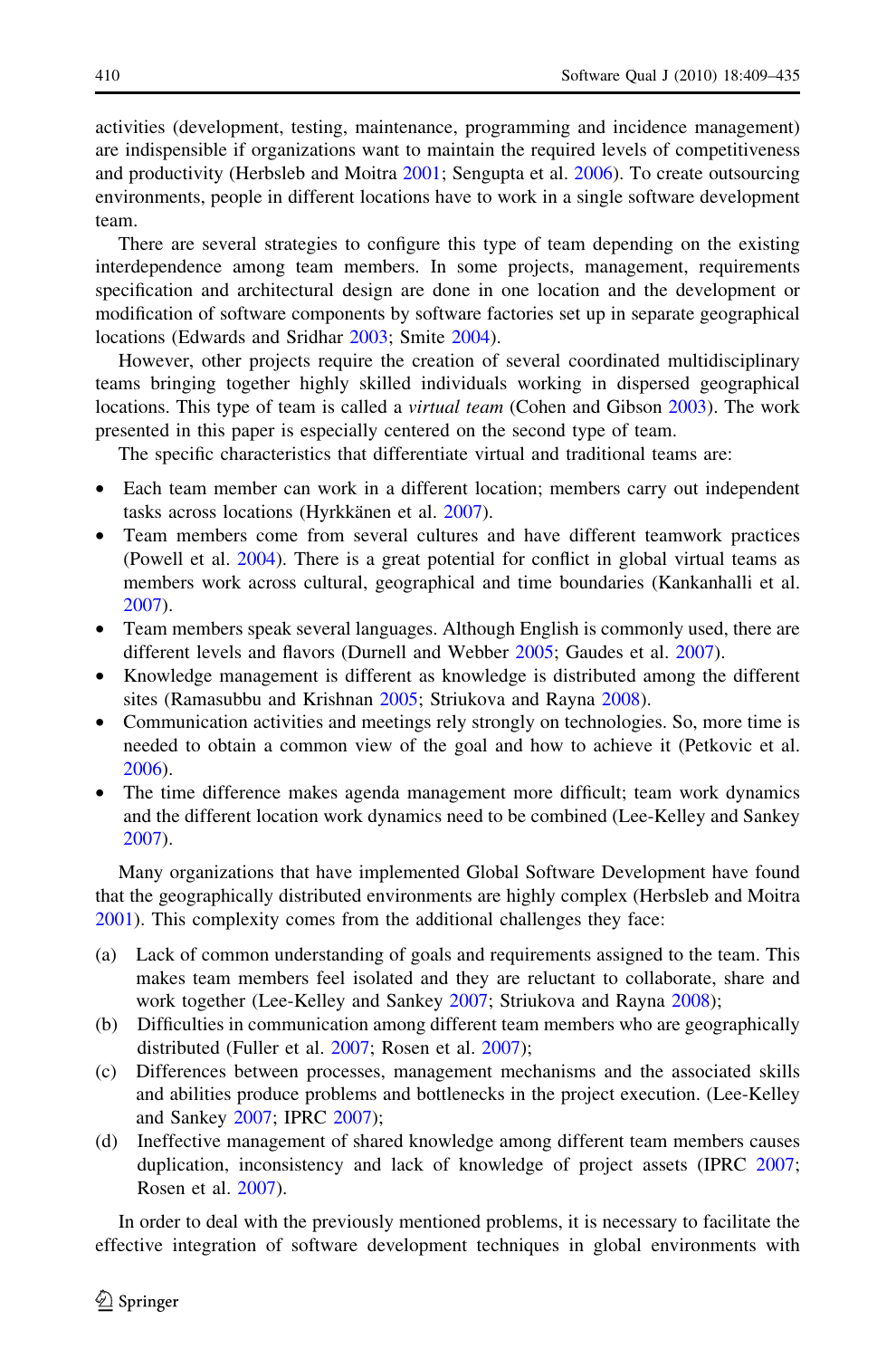other practices addressed to manage the high complexity of this type of environment, for example explicit practices for global virtual team management (Powell et al. [2004\)](#page-24-0), definition of skills and abilities needed to work in these teams (Sengupta et al. [2006](#page-25-0); Petkovic et al. [2006\)](#page-24-0), availability of collaborative work environments (Gaudes et al. [2007](#page-24-0); Herbsleb [2007\)](#page-24-0) and shared knowledge management practices (Thomas et al. [2007](#page-25-0)).

This research defines and validates a set of practices to facilitate the effective integration of software development techniques with others to solve the specific problems of globally distributed teams.

### 2 Literature review

This section presents the relevant practices used in the software industry for global software team management. Hertel's Five Phases Model (Hertel et al. [2005](#page-24-0)) was selected to structure the information already available in the literature because it provides a more structured view of the lifecycle of a global software team. This model distinguishes five main phases with specific management tasks that have to be addressed in the course of virtual teamwork.

Figure 1 summarizes and organizes the proposals considered for this literature review using Hertel's Five Phases Model.

a) Preparation: The objectives of this phase are to define the team structure and goals, recruit team members based on the skills identified and the technological support needed to work in a geographically distributed environment.

When organizing teams, their organizational structure, the type of tasks to be assigned to each and the performance management rules should be contemplated (Ortiz de Guinea et al. [2005](#page-24-0)). In structuring global software teams, other papers mention the need to have effective infrastructure and processes in these environments and to define the requirements to establish effective teams (Carmel [1999;](#page-23-0) Karolak [1999](#page-24-0)).

The goal associated with every subteam in Global Software Development (GSD) is established in this phase. Requirements lists are used to facilitate better control of the goal assignments for each sub-team. In general, these are not as formal as the lists proposed by the IEEE 830 standard (IEEE [1993\)](#page-24-0), but they are simpler. Other approaches highlight the importance of establishing the shared business goals and how to adapt them to each environment in this phase (Ramasubbu and Krishnan [2005\)](#page-24-0). Individual goals, the reward systems to be implemented when the goals are achieved (Hertel et al. [2005;](#page-24-0) Matloff [2005](#page-24-0)), the technological infrastructure required for effective management of a global software development team should also be established. Depending on the purpose, different types of synchronous and asynchronous tools can be used. Nevertheless, it is considered more



Fig. 1 Relationship between the current proposals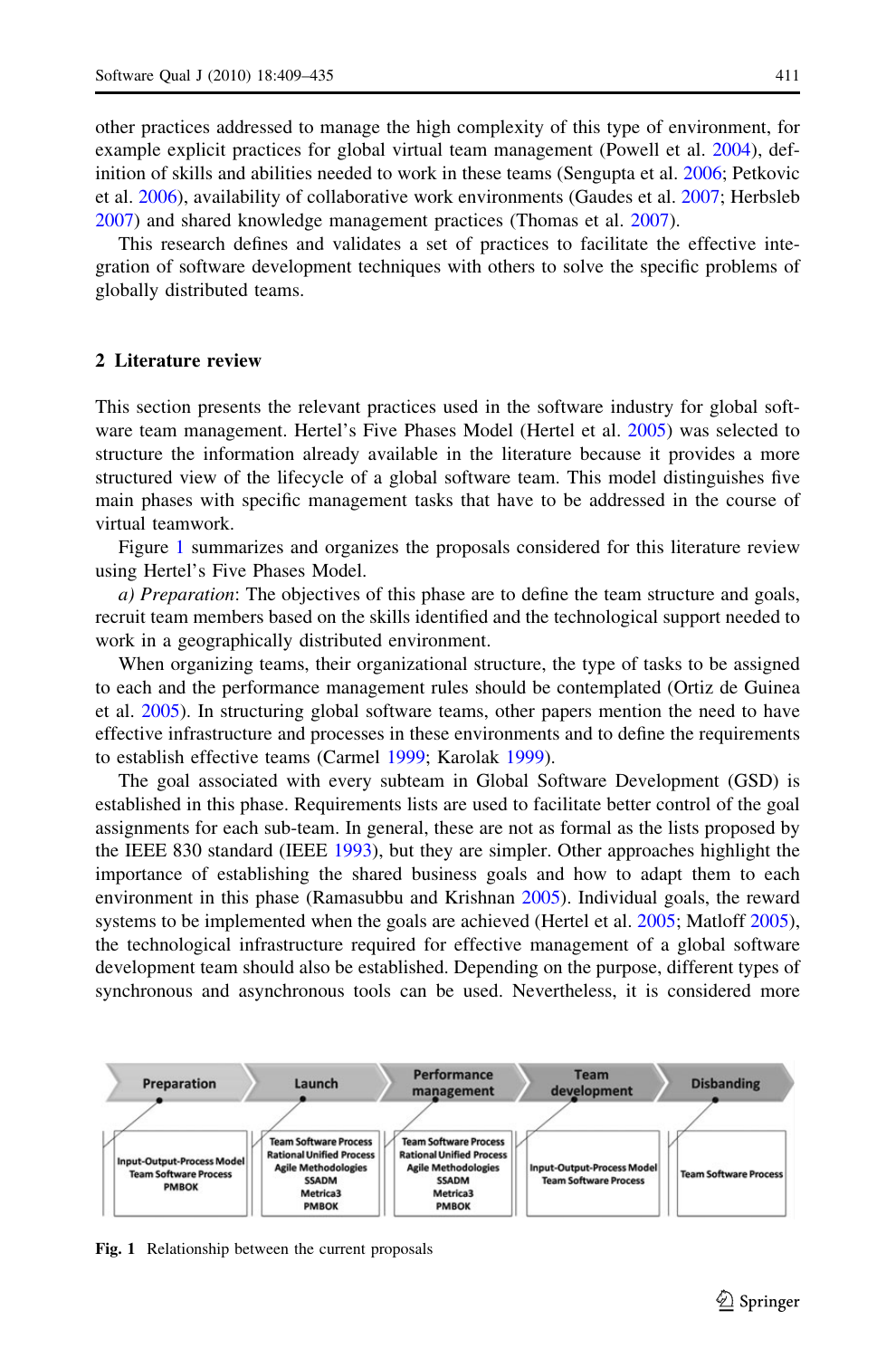effective in this task to identify the collaboration patterns (Schümmer  $2003$ ) that make communication and collaboration easier among different people at different levels.

With regard to the recruitment of team members, it is necessary to consider the Team Software Process (Humphrey [2000\)](#page-24-0) that establishes a set of activities for team formation covering several topics such as selection process, inherit formed teams, selection criteria, training, team players and potential leaders.

b) Launch: The objectives of this phase are to develop general rules for teamwork, facilitate communication among team members, define tasks based on a high-level definition of software architecture, assign roles and responsibilities to team members and define the strategy for monitoring and tracking (Hertel et al. [2005](#page-24-0); Karolak [1999](#page-24-0); Carmel [1999\)](#page-23-0).

The methods used in global software development projects: the Rational Unified Pro-cess (RUP) (Kruchten [2004\)](#page-24-0), Métrica V3 (MAP [2009\)](#page-24-0), SSADM (Eva [1994\)](#page-24-0), SCRUM (Schwaber and Beedle [2001\)](#page-25-0) or PMBOK (PMI [2004\)](#page-24-0), also contain activities to achieve the objectives stated for this phase.

There are cases of successful application of these methodologies when work is distributed among different teams and locations but the members of each team work in the same place (Battin et al. [2001](#page-23-0); Ebert and De Neve [2001](#page-24-0)). However, several authors (Kruchten [2004;](#page-24-0) Larman [2004](#page-24-0); Schwaber and Beedle [2001](#page-25-0)) indicate that these methodologies are not suitable when each team member is located in different geographical places. This is due in part to the fact that these approaches do not identify the specific rules that must be followed to ensure trust and effective communication, nor do they enhance the sense of teamwork, including aspects such as motivation and fear. (Casey and Richardson [2008;](#page-23-0) Hertel et al. [2005;](#page-24-0) Powell et al. [2004](#page-24-0)).

c) Performance management: This phase comprises the period from start to finish of the technical work to be developed. The main goal in this phase is to work efficiently while maintaining the atmosphere of a constructive team. In global virtual teams, leadership issues (Lee-Kelley and Sankey [2007\)](#page-24-0), regulation of communication (Hertel et al. [2005](#page-24-0)), shared knowledge management (Prikladnicki et al. [2003](#page-24-0)) and tracking progress against the established plan (Ramasubbu and Krishnan [2005](#page-24-0)) need to be considered.

Leadership is particularly difficult in geographically displaced environments. Leadership is based on management by objectives, feedback to help every team member manage his work (Hertel et al. [2005](#page-24-0)) and management through delegation to get team members to do their work with little support from the leader (Jarvenpaa et al. [1998](#page-24-0)).

Communication within this type of team is based on electronic media and software collaborative tools. So, communication must focus on selecting the right technology for the most effective communication among team members (Powell et al. [2004](#page-24-0); Prikladnicki et al. [2003](#page-24-0)).

Because of the special features of geographically distributed teams, shared knowledge management is an important issue (Prikladnicki et al. [2003\)](#page-24-0). Without effective information and knowledge-sharing mechanisms, team performance is reduced. To prevent assumptions and ambiguity and to support maintainability, documentation and knowledge must reflect what every team member is using and working on (Herbsleb and Moitra [2001\)](#page-24-0).

Tracking progress against a plan allows team leaders to control the project status as well as team performance. When team members are located in different places, this task is more difficult because collaborative tools are used for tracking (Ramasubbu and Krishnan [2005](#page-24-0)) and face-to-face meetings are not frequent.

d) Team development: The objectives of this phase are to execute team assessment and training activities. Team assessment activities determine whether the team has a common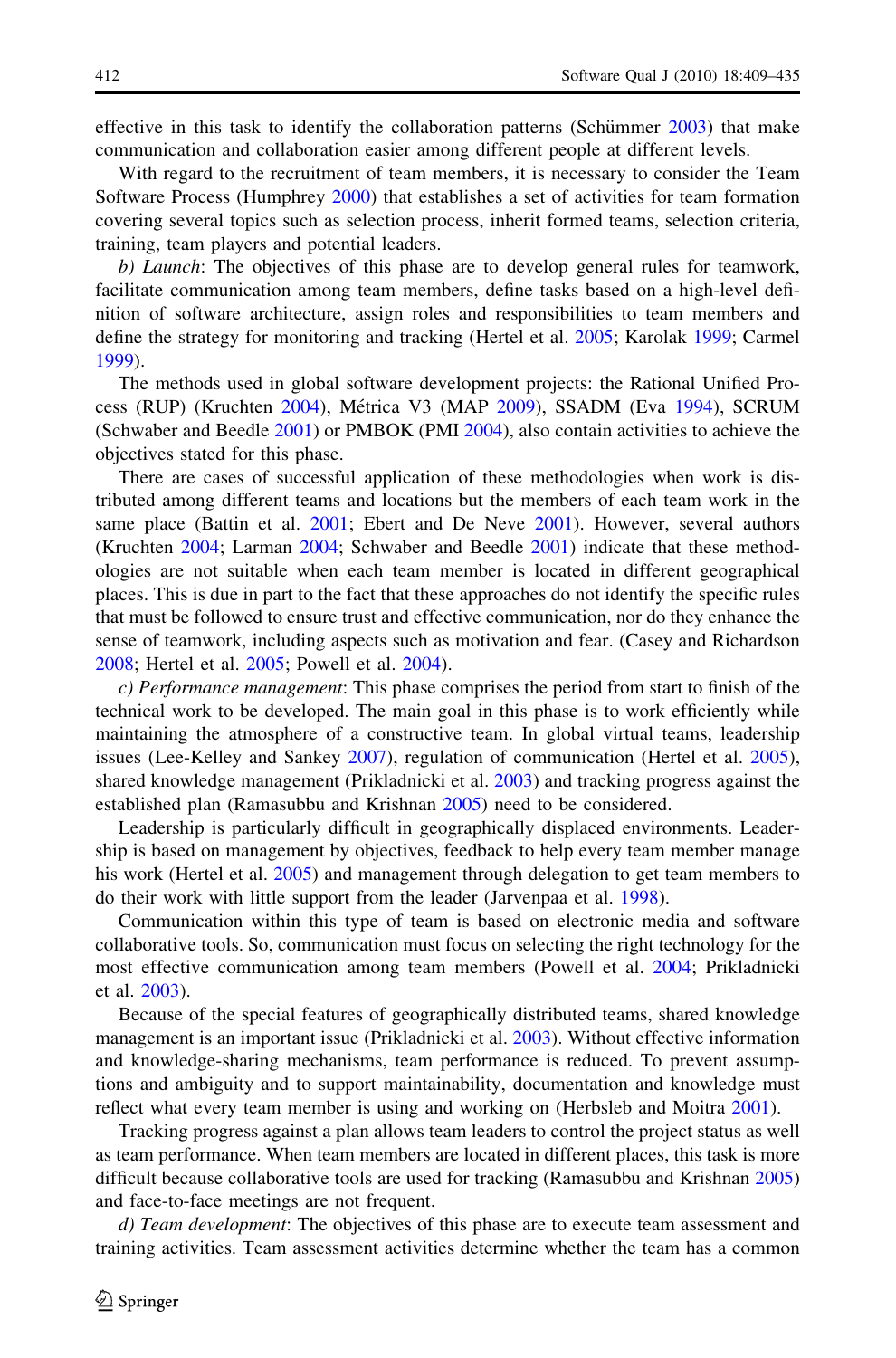sense of membership, its own processes and plans, the appropriate skills and is dedicated to doing an excellent job (Humphrey [2000](#page-24-0)). There are several approaches that provide specific indicators for virtual team management grouped into individual, team, leader, organization, project and technology (Gaudes et al. [2007\)](#page-24-0).

In addition to carrying out methodological or technical training activities, team members have to be provided with periodic back-up activities on the methods and tools they need to use throughout the project in order to work in a distributed environment. After the training program is executed, it should be assessed to determine how it could be improved in future (Herbsleb and Moitra [2001](#page-24-0); Hertel et al. [2005](#page-24-0)).

e) Disbanding: The goals of this phase are to disband the global virtual team and decide how to re-integrate the members in other teams. Team disbanding has to be done quickly, carefully and constructively to maintain a high level of motivation and satisfaction among employees and facilitate their rapid integration in other teams (Hertel et al. [2005](#page-24-0)). Moreover, in this phase, team achievements are recognized collectively and individually and team members are rewarded according to the system initially established.

Normally, software development methods only include recommendations to document experiences and efficient practices extracted from the project. TSP also contemplates these practices and includes others specifically addressed to improving the team management process in the team-member postmortem (Humphrey [2006](#page-24-0)). In TSP, the team manager gathers and analyzes data on different issues, for instance assess the adequacy of personal data-gathering practices or size and time estimating performance (Humphrey [2006](#page-24-0)).

To conclude, it can be stated that global virtual team management and traditional team management are different because of the nature of the teams. Consequently, traditional methods and techniques alone cannot be used to manage global virtual teams since they do not support issues such as collaboration or communication in geographically dispersed environments.

To manage this type of team efficiently, additional elements that influence their success also need to be considered, for example:

- Team management practices which are implicit in traditional teams. In this type of team with so many problems and different cultures, these practices should be defined and published for team members (Powell et al. [2004](#page-24-0)).
- An explicit approach to facilitating process integration during the project is needed because of the different processes each participant uses and the skills and abilities related to these processes (Sengupta et al. [2006](#page-25-0); Petkovic et al. [2006\)](#page-24-0).
- Collaborative work environments have to be available in geographically distributed teams since communication and collaboration rely heavily on technology in these environments (Gaudes et al. [2007](#page-24-0); Herbsleb [2007\)](#page-24-0).
- Efficient practices for shared knowledge management should be incorporated in distributed environments (Prikladnicki et al. [2003](#page-24-0); Thomas et al. [2007](#page-25-0)).

Integration between the previous elements and technical software development activities is necessary to manage the global software team properly (Prikladnicki et al. [2003;](#page-24-0) Sengupta et al. [2006\)](#page-25-0).

#### 3 Research objectives

The aim of this research work is to define and validate a set of effective practices to facilitate the effective integration of software development techniques in global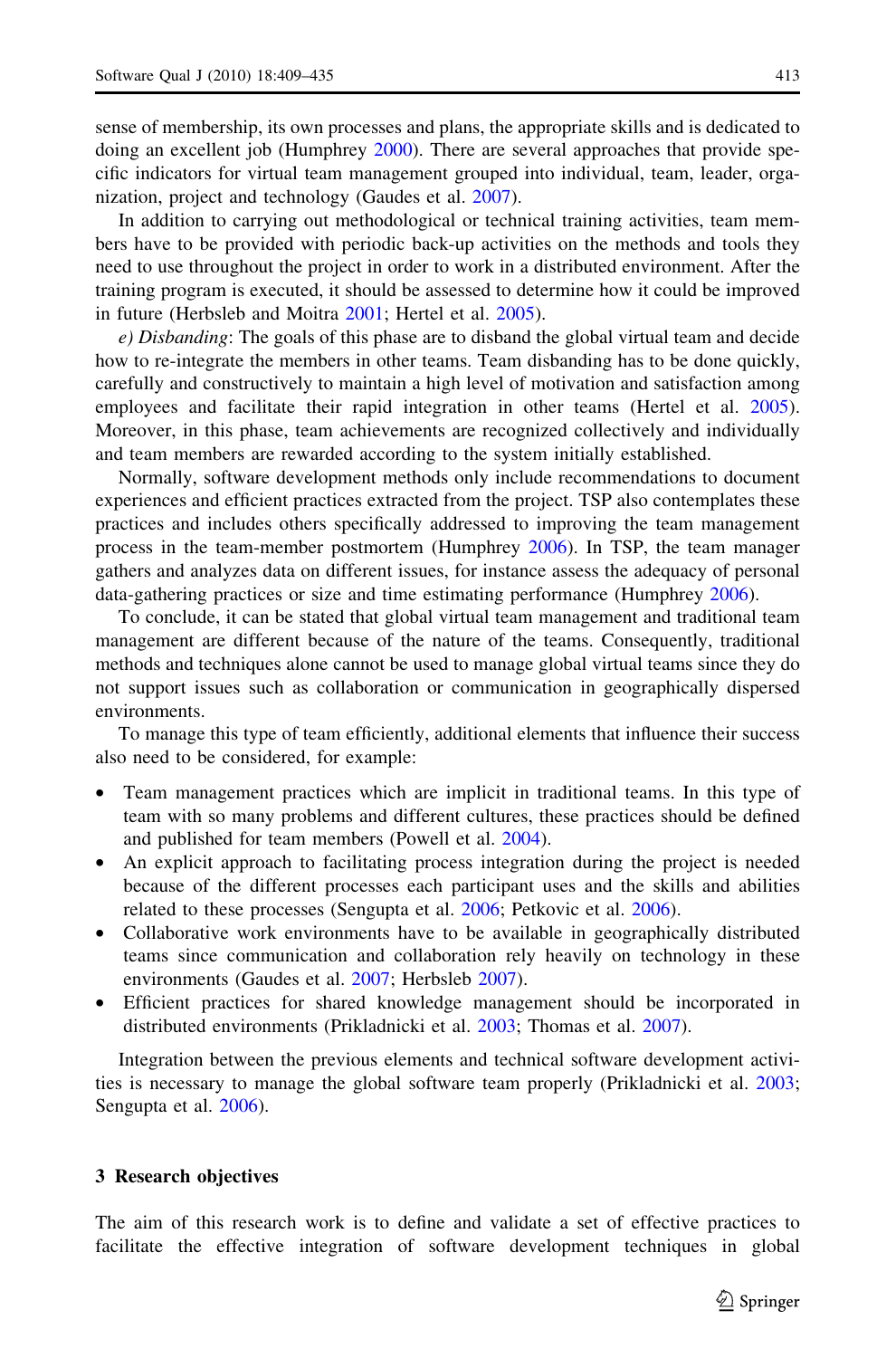environments with others addressed at managing the high complexity of global software development teams.

The specific subgoals associated with this aim are:

- (a) define a new methodology (hereafter, VTManager) to manage global software teams in multi-place and multi-project environments;
- (b) assess VTManager in a real project to determine whether this method contributes to increasing the global software team's productivity. More specifically, the following validation goals were put forward:
	- (1) To check the effectiveness and efficiency of the global software team management, provided by VTManager in each phase of global software team management.
	- (2) To evaluate the difficulties of applying VTManager to manage different types of global software teams.
	- (3) To evaluate VTManager's adaptability to new tools and paradigms of collaborative work.

#### 4 Research method

### 4.1 Procedure

This research work was structured into two phases: definition of a methodology to manage global software teams and validation of VTManager contribution to increasing the productivity of a global software development team.

First, in order to define VTManager, several activities were carried out: analysis of the current problems of global software development teams, identification of the key needs for VTManager, identification of current best practices to consider and VTManager formalization. This formalization is based on process orientation, including the definition of processes and their activities. For each activity, we define the effective practices (called specific recommendations); the collaboration patterns that can be implemented for the specific recommendations; and the skills and abilities that global team members should have to implement effectively the specific recommendations.

Second, the authors decided on a field experiment as the best way (Juristo and Moreno [2001\)](#page-24-0) to evaluate VTManager's contribution to increasing the productivity of a global software development team. The main reason for this choice was that a field experiment applies the scientific method to examine an intervention (coaching in VTManager activities) in the real world (the four teams selected).

The activities carried out to apply the research method, based on field experiments in this project, are described below.

- 1. Selection of the geographically distributed teams in the C@R project for this validation.
- 2. Coaching and training in VTManager activities.
- 3. Periodic reviews of team performance through meetings and interviews.
- 4. Observation of the results each team obtained. As the authors of this paper were able to observe teams directly, team evolution and information on validation goals and evidences found are discussed. Evidence is analyzed for each validation goal.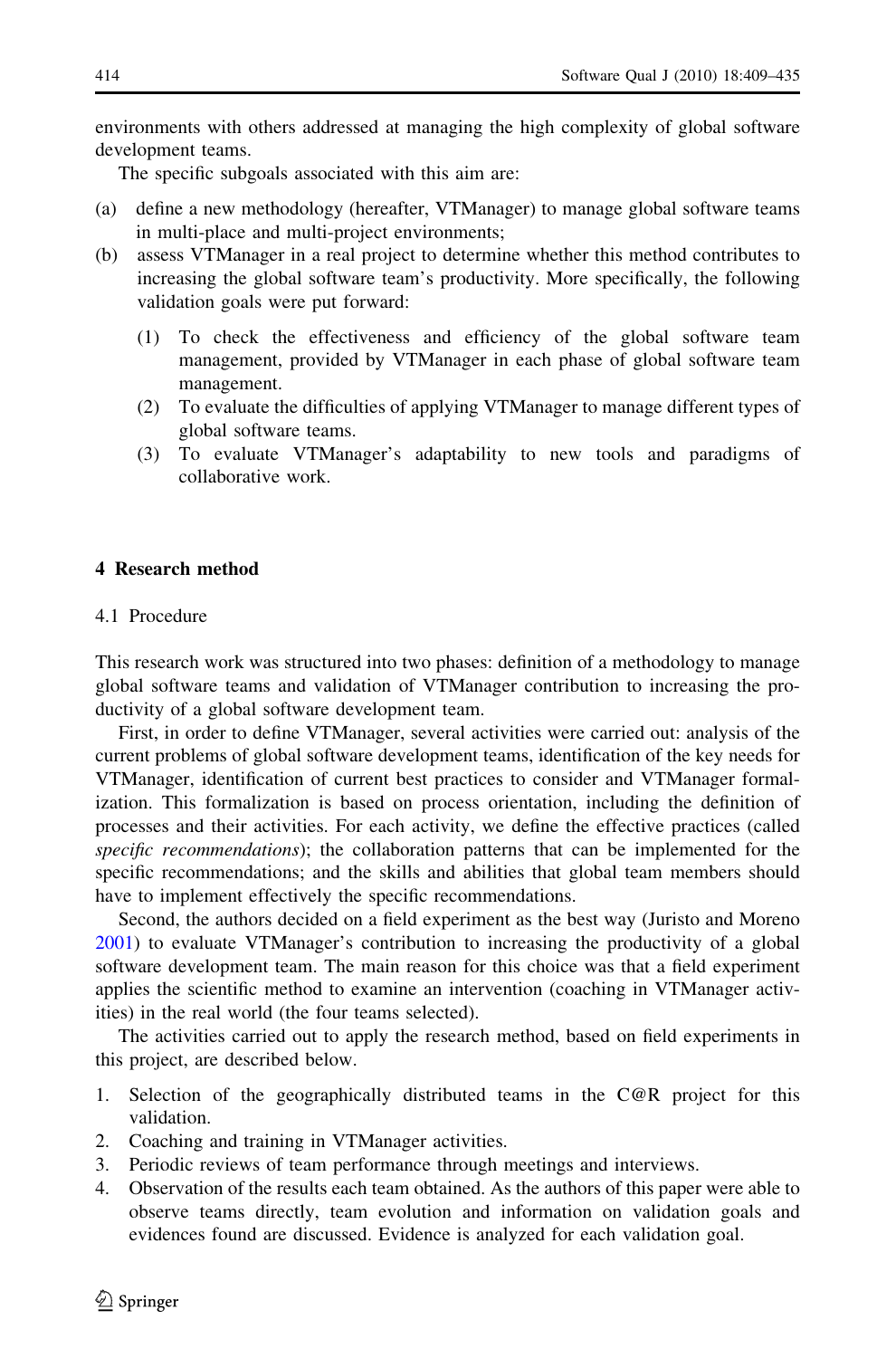5. Finally, the definition of VTManager was refined and enriched with specific recommendations obtained from the lessons learned.

### 4.2 Participants and setting

The pilot implementation of VTManager activities involved coaching different software teams created in the C@R project (C@R [2005](#page-23-0)). C@R was a huge project, with a budget of  $E$ 12 million, which lasted 36 months and involved people from 30 different countries. The objective of C@R was to develop software tools (SCTs) to solve problems in rural environments. These problems were related to collaborative logistics, procurement, selling, geographic information systems applied to business incubation, process improvement, rural tourism and territorial planning. Figure 2 shows the structure of C@R project teams. From an organizational point of view, this work team structure is representative of software development projects (Wallace [2007\)](#page-25-0), but in the C@R project, it was conditioned by the geographically dispersed team members.

Each team was composed of groups of people from different countries and the members could participate in different teams. The SCTs implementation team was a different case. This team was made up of other six sub-teams working independently to develop different SCTs, but under the same architecture. For this validation, only the Spanish Users and Developers Teams were selected because the authors of this paper could not participate actively in the others. Despite the fact that the architecture validation and the Software Quality Assurance (SQA) teams were different, they were considered a single team for validation purposes because the SQA team was made up of members of the architecture validation team. Several characteristics of the different teams that affected the validation were: types of goal(s) (technical, scientific or administrative), size of team, time needed to perform the tasks, experience and previous training in this type of distributed environment, how critical the success of the work performed was and cultural and linguistic diversity of team members.

In the C@R project, four global software teams, having different characteristics, implemented VTManager: the fifth team, Project Coordination Board, did not perform



Fig. 2 Team organization in the pilot project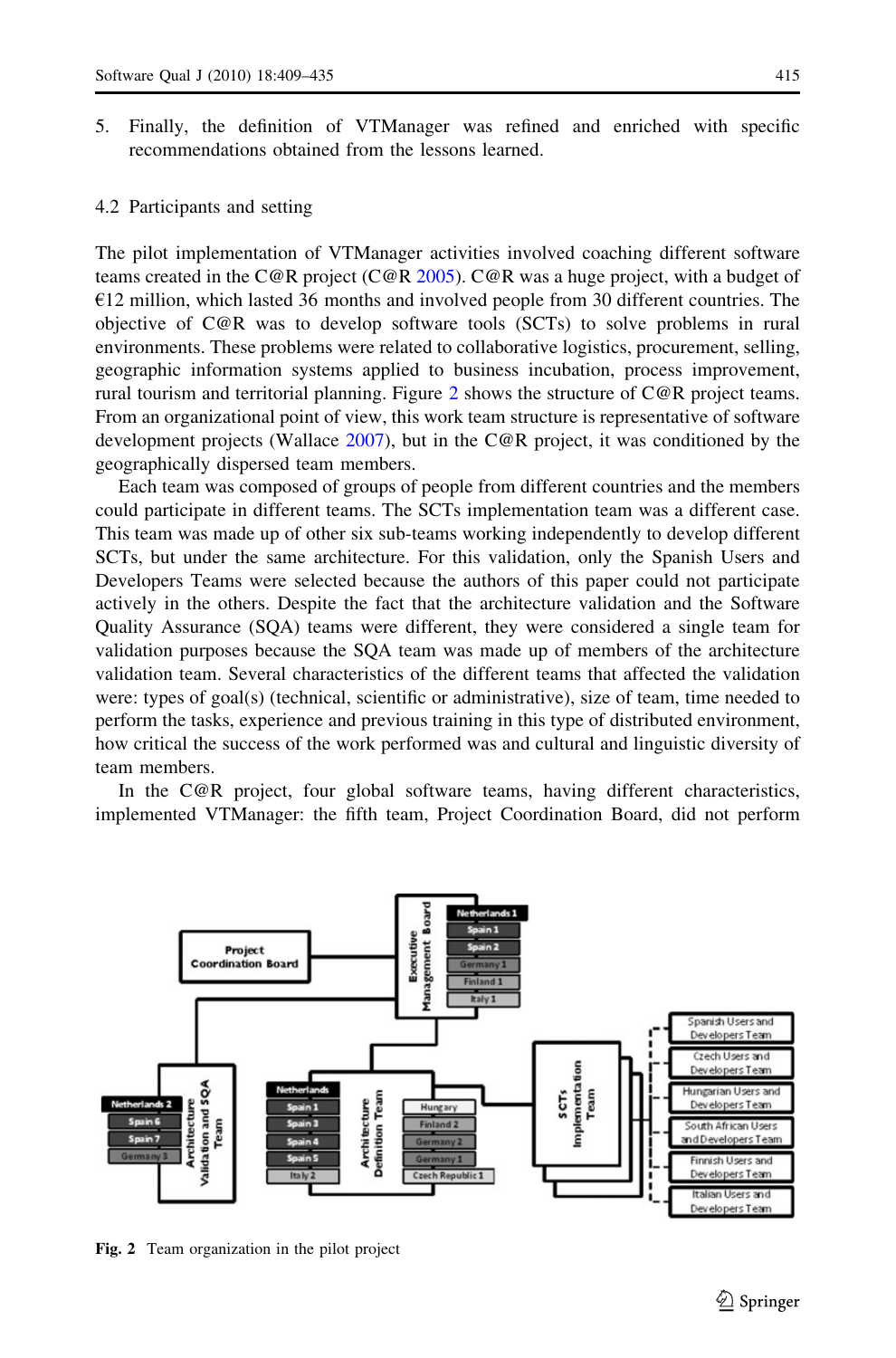most of their tasks in a dispersed way. Table [1](#page-8-0) shows the characteristics of each team considered for this pilot application and the type of work each did.

### 4.3 Research instruments

This section presents the information that was considered to evaluate VTManager contribution to increasing the productivity of a global software development team and the information gathering and analysis methods and techniques used. This information is discussed independently for each validation goal.

### 4.3.1 Validation goal 1: effectiveness and efficiency of global software team management

To achieve this validation goal, different efficiency and effectiveness indicators were analyzed. The indicators selected by the authors were: time needed to prepare and launch the teams, delays in submission of deliverables, and collaborative tools to support the team. The indicator called 'time for preparation and launch' is the time needed to complete phases 1 and 2 of VTManager, whereas 'delays in submission of deliverables' represents the longest delay.

The authors of this paper were able to register information on these indicators in the following ways:

- Time to prepare and launch teams: The authors could register this value as a result of their participation in training and coaching the different teams.
- Delays in submission of deliverables: The authors could register this value because one of the authors was in charge of the SQA group, so he had to check the delays in deliverables submission.

The authors also observed the application of VTManager and final interviews were conducted to determine lessons learned.

# 4.3.2 Validation goal 2: evaluation of the difficulty of implementing VTManager in different types of teams

To achieve this validation goal, it was necessary to assess how VTManager activities were implemented in the pilot project. This assessment was carried out in a planned way and included the following phases: data collection, data validation and results identification. VTManager implementation in the pilot project was assessed on the basis of objective evidence that demonstrated the execution of each VTManager activity—identification of the results obtained as a consequence of each activity, e-mails, meeting minutes and logs of the supporting tools used to implement VTManager. After gathering the data, annual interviews were carried out to confirm that the evidence collected was objective and to ensure that the evidence was representative of the degree of execution of an activity and that the complete information was consistent.

As a result of this assessment, the degree of execution of each VTManager activity was determined and classified using the following categories: (a) the activity was not fully performed; (b) the activity was performed without using collaborative patterns and/or technology support; and (c) the activity was performed using collaborative patterns and/or technology support.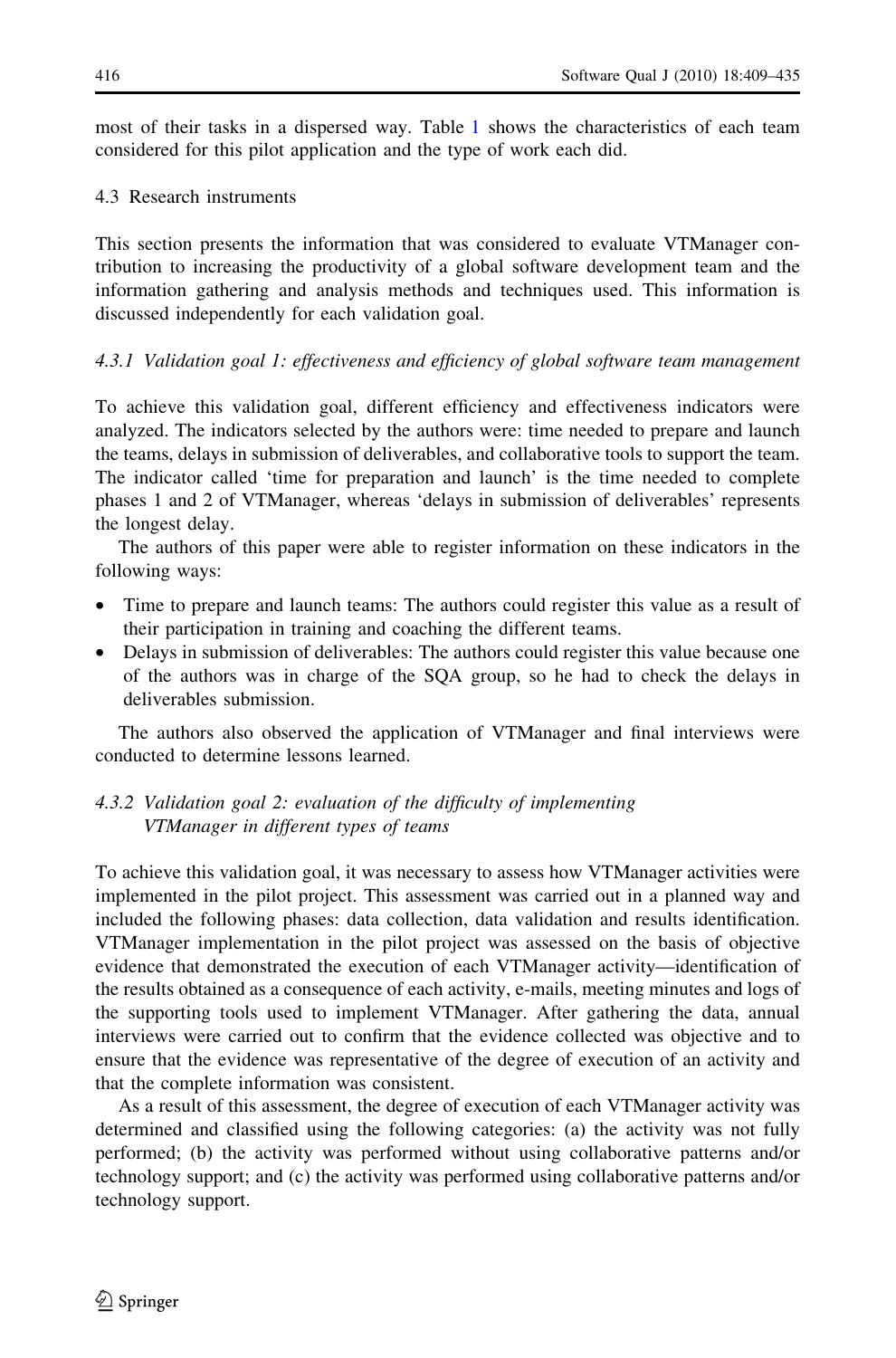<span id="page-8-0"></span>

| Table 1 Characteristics of C@R                                                                                                                     | teams                                                                                                                                                             |                                                                                                                   |                      |                                     |                                                                               |                          |                             |
|----------------------------------------------------------------------------------------------------------------------------------------------------|-------------------------------------------------------------------------------------------------------------------------------------------------------------------|-------------------------------------------------------------------------------------------------------------------|----------------------|-------------------------------------|-------------------------------------------------------------------------------|--------------------------|-----------------------------|
| Team                                                                                                                                               | Purpose                                                                                                                                                           | Staff involved                                                                                                    | Number of<br>members | Duration of<br>the work<br>(months) | Experience                                                                    | Degree of<br>criticality | diversity<br>Cultural       |
| Management Board<br>. Project Executive                                                                                                            | technical management<br>administrative and<br>of the project<br>Carry out the                                                                                     | Project Managers, Block<br>Leaders, Deputies and<br>Project Quality<br>Engineers                                  | $\overline{c}$       | 36                                  | Project Management:<br>Collaboration Tools:<br>very experienced<br>High level | High                     | People from 5<br>countries  |
| 2. Interdisciplinary Group<br>for CWE R&D in<br>Spanish settings                                                                                   | with the project general<br>work tools integrated<br>Design collaborative<br>architecture                                                                         | CWE Researchers, End-<br>Software Developers.<br>Project Managers,<br>Methodological<br>Facilitators<br>users and | 22                   | $\overline{24}$                     | Technical: High level<br>Collaboration Tools:<br>High level                   | High                     | People from 1<br>country    |
| heterogeneous SCTs<br>architectures for<br>interoperability<br>3. Definition of                                                                    | integration, reuse and<br>interoperability of CSS<br>Design the architecture<br>that facilitates the<br>made by different<br>manufacturers                        | Researchers and several<br>CWE and SQA<br>Developers                                                              | $\circ$              | $\overline{2}$                      | Technical: High level<br>Collaboration Tools:<br>Medium                       | High                     | People from 7<br>countries  |
| evaluation of project<br>heterogeneous SCTs<br>interoperability and<br>4. Validation of the<br>architecture for<br>assessment and<br>quality (SQA) | Validate the architecture<br>Assess the quality of the<br>individual scenarios in<br>among the different<br>of interoperability<br>project results<br>the project | Representatives, Project<br>Leaders and Project<br>Quality Engineers<br>Architecture Team<br>Managers, Block      | $\overline{14}$      | $\overline{2}$                      | Technical: High level<br>Collaboration Tools:<br>Medium                       | Medium                   | People from 3<br>countries  |
| 5. Project Coordination<br>Board                                                                                                                   | Take decisions about the<br>project                                                                                                                               | One representative of<br>each partner                                                                             | $\overline{30}$      | 36                                  | Collaboration Tools:<br>Diverse                                               | Medium                   | 15 countries<br>People from |
|                                                                                                                                                    |                                                                                                                                                                   |                                                                                                                   |                      |                                     |                                                                               |                          |                             |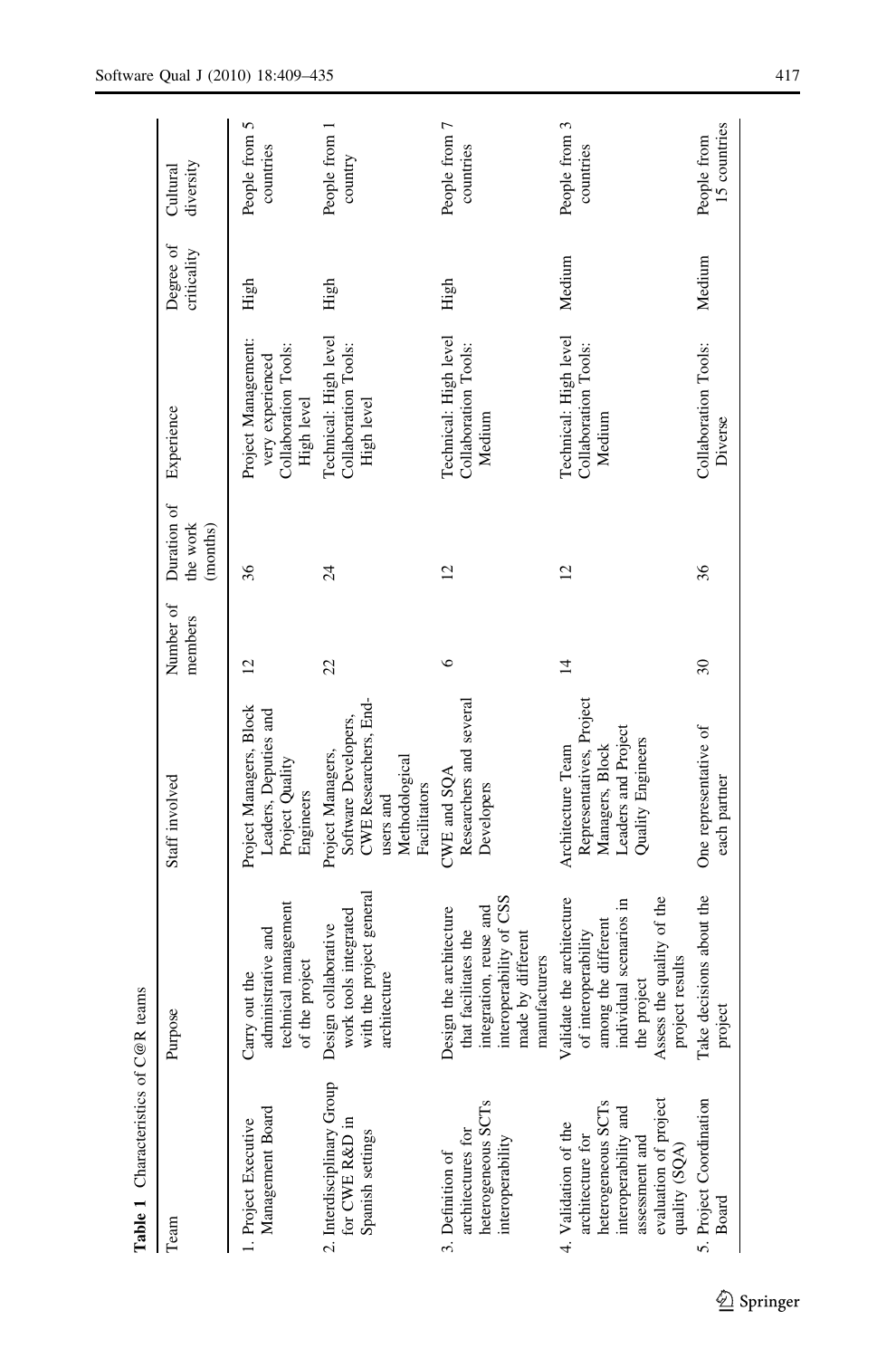# <span id="page-9-0"></span>4.3.3 Validation goal 3: degree of adaptability of VTManager to new tools and collaboration patterns

To achieve this validation goal, it was necessary to identify the supporting tools used to manage each of the globally distributed groups considered for validation purposes. The use of these tools was monitored annually throughout the pilot project, retrieving evidence of the tools used such as registries, minutes, logs of the tools and sets of messages interchanged using these tools. After the data gathering, annual interviews were carried out to confirm that the evidence collected was objective and representative.

# 5 VTManager definition

VTManager provides a set of effective guides and activities for training, developing and managing global software teams, from the earliest phases of construction to its disbandment. It also identifies some tools that support the execution of each activity as well as the competencies needed to develop the activity properly.

The activities VTManager proposes are grouped into five main phases (Fig. 3) according to the purpose of the activities to be developed. A new lifecycle for distributed teams was also defined because of the special features of global software teams. First, team training is executed throughout the lifecycle of the global software team. The team development phase in the state of the art was eliminated because the periodic assessment of team behavior is carried out in the team performance phase. Other performance management–related activities were introduced in the team training phase. This organization was the result of implementing the practices identified in the state of the art section in real projects.

The phases and their objectives are explained below. Each one is represented by a fourfield figure. Field one shows the name of each activity, field two its description, field three



Fig. 3 Phases of VTManager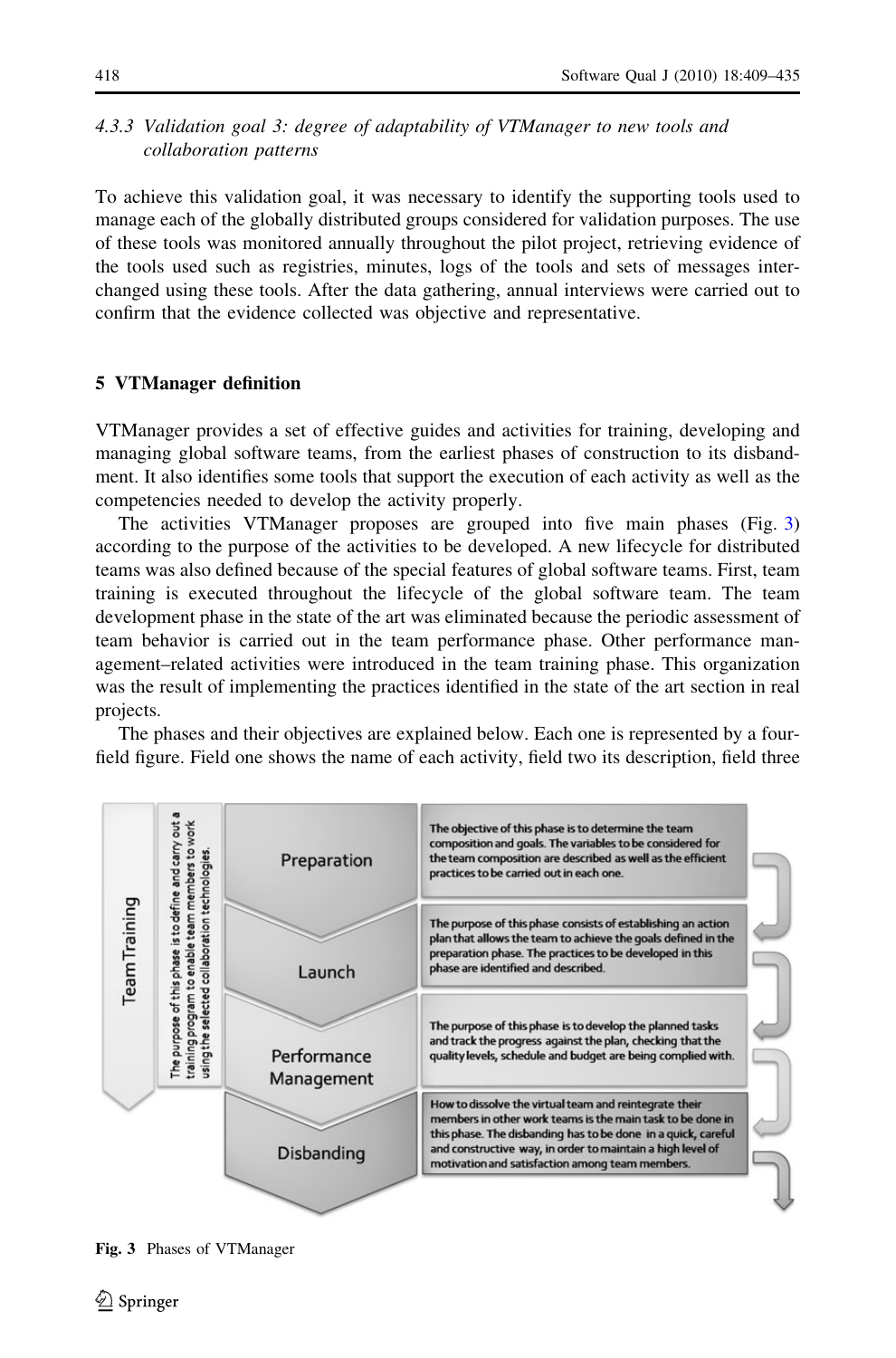|             | <b>Activities</b>                                      | <b>Description</b>                                                                                                                                               | <b>Skills and abilities</b>                                                                                                                                           | <b>Tools</b>                                                                                                                                                                                          |
|-------------|--------------------------------------------------------|------------------------------------------------------------------------------------------------------------------------------------------------------------------|-----------------------------------------------------------------------------------------------------------------------------------------------------------------------|-------------------------------------------------------------------------------------------------------------------------------------------------------------------------------------------------------|
|             | <b>Mission</b><br>statement                            | Define the team mission in the<br>project.                                                                                                                       | Meeting management;<br>identification, estimation,<br>priorization and management of<br>requirements, organization and<br>planning.                                   | Generating and structuring ideas,<br>videoconference, teleconference,<br>application sharing, document<br>sharing, monitoring progress and<br>feedback, work according to a<br>common plan.           |
|             | Skill and ability<br>definition                        | Skills and abilities needed to do the<br>work have to be defined.<br>Considering the application domain,<br>product technology, tools and<br>methods to be used. | Identification of skills, estimation<br>and priorization of requirements,<br>organization and planning.                                                               | Videoconference, teleconference,<br>application sharing, document<br>sharing, monitoring progress and<br>feedback, work according to a<br>common plan, asynchronous and<br>distributed brainstorming. |
| Preparation | <b>Get necessary</b><br>resources to<br>build the team | Resources needed to build the work<br>team should be got. The skills and<br>abilities of every potential team<br>member need to be analyzed.                     | Interpretation of CVs.                                                                                                                                                | Visualization networks of people<br>and competences, putting people<br>in touch with others that can help<br>them, looking for workers.                                                               |
|             | <b>Techology</b><br>selection                          | Determine what technology will be<br>used to facilitate communication<br>among team members.                                                                     | Synchronous and asynchronous<br>communication management in<br>distributed environments.                                                                              | Asynchronous and distributed<br>brainstorming, videoconference,<br>teleconference, application<br>sharing.                                                                                            |
|             | Develop Intra-<br>team rules                           | Intra-team rules have to be<br>established as well as the way<br>communication technologies should<br>be used to do the work efficiently.                        | Interpersonal conflict resolution<br>adapted to distributed<br>environments, organization and<br>planning, establishment of rules to<br>work with shared information. | Videoconference, teleconference,<br>application sharing, document<br>sharing, monitoring progress and<br>feedback, work according to a<br>common plan, asynchronous and<br>distributed brainstorming. |

Fig. 4 Preparation activities

the competences that team members involved in the activity should have to perform the activity in the best way, and field four, tools categories that can be used to support each activity and facilitate achievement of the goals of the activity.

A. Preparation: The objective of this phase is to determine the team composition and goals. Next, the variables to be considered for the team composition are described as well as the activities performed in each (Fig. 4).

The first goal of this phase is to determine the team's mission. In order to do so, VTManager recommends creating and managing a distributed requirements list using discussion and vote tools, both synchronous and asynchronous, for estimating and prioritizing each item. Moreover, to determine the team's mission, VTManager also considers the application of collaboration patterns such as the multimedia meeting room, which provides team members with videoconference and application sharing, and the distributed vote tool.

The second goal is to select personnel with the appropriate skills and abilities. At the beginning of this stage, VTManager suggests developing a competence tree. A competence tree is a tool that visualizes operational and core competences available in an organization in a hierarchical connection with the corporate vision and the success factors in a competitive domain (Comi and Eppler [2009\)](#page-23-0). It also allows us to combine allocation of individual responsibilities with the skills and abilities available in the team (operational and core competences). To identify personnel, VTManager proposes shared blackboard mechanisms in which the team leader defines the skills and abilities each potential team member requires. In this way, the personnel are selected according to these required responsibilities and competencies and the objective evidences of their curriculum vitae that prove they have the right skills or abilities. VTManager also considers the application of videoconference tools and shared desktop computers that allow team members to hold virtual meetings in which responsibilities are assigned.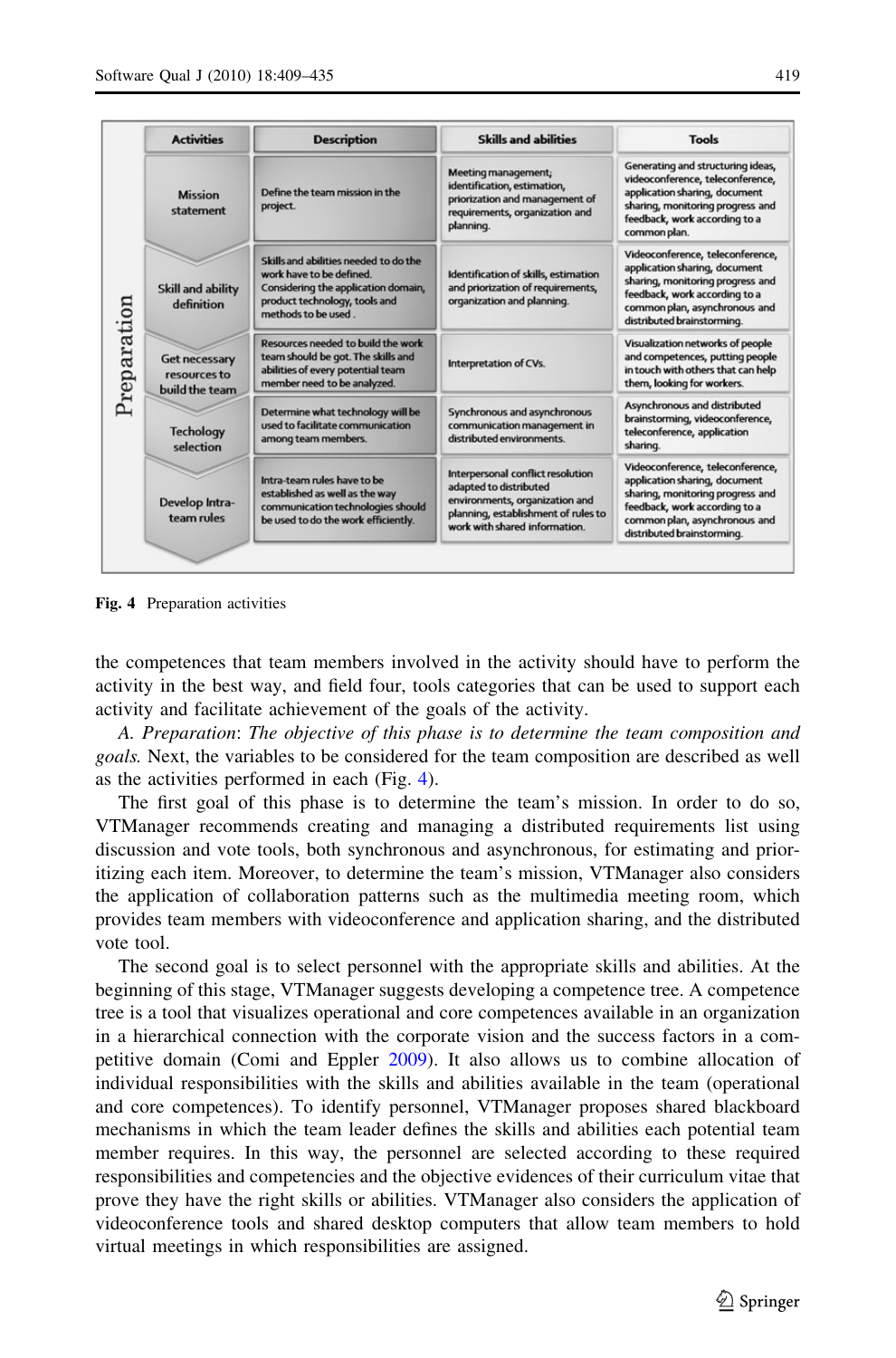For efficient global software team management, VTManager recommends 'technology selection' and 'define intra-team rules'. First, the tools team members need to work efficiently must be selected. These tools should provide an environment of trust and dynamic communication, and mechanisms that support knowledge management. Conventional software engineering and programming tools needed to develop specific technical work are also selected because they strengthen collaboration in distributed development (Sengupta et al. [2006\)](#page-25-0). These tools have to be easy to integrate into the technological infrastructure of the organization where team members work (Thomas et al. [2007](#page-25-0)). Any problem concerning the availability of the tools should be solved before the launch phase to avoid lack of synergies and communication in the early phases of team building.

Finally, the activity 'establish intra-team rules' includes the definition of communication and participation guidelines for distributed meetings' management, interaction among team members and how to criticize the technical contributions from others in order to avoid personal conflicts.

B. Launch: This phase consists of establishing an action plan that allows teams to achieve the goals defined in the preparation phase. A set of activities has been defined to achieve this objective (Fig. [5\)](#page-12-0).

The first activity states that a high-level design of the software architecture has to be done. In software engineering, this task is usually performed by means of face-to-face meetings in which design diagrams are prepared among team members (Dekel [2005\)](#page-24-0). In the case of software teams where team members are also geographically dispersed, it is necessary to define effective ways to share design information dynamically. VTManager suggests a combination of synchronous and asynchronous tools such as videoconference, collaborative workspaces, wikis and software configuration management tools (SCMTs). In order to prevent the loss and duplication of knowledge, VTManagers indicates that these tools have to provide warnings of when an asset or artifact has been modified by other team members and what has been modified. It also recommends that team members communicate with each other frequently to maintain fluid communication, a constructive working atmosphere and to coordinate the work among members of a geographically distributed team. Many tools can be used, for example, e-mail, chat, instant messaging or teleconference (Thomas et al. [2007](#page-25-0)).

The second activity is to identify the development strategy. This consists of determining the best technical approach to implementing the previously defined architecture. Although this activity requires several preparatory tasks, VTManager considers it very important to complete this activity through meetings that normally cannot be done face-to-face, so the efficient use of a multimedia meeting room is important. The application of structured meeting techniques is also important to assure the productivity of these meetings. The Nominal Group Technique could be useful for this purpose (Dowling and St. Louis [2000](#page-24-0)).

In relation to task identification, responsibility allocation and task estimation, VTManager recommends creating and managing a distributed task list including the task purpose, the person in charge, the estimated total effort, the current state (not started/in progress/completed) and an estimation of the remaining effort to complete the task. In order to manage this artifact efficiently in a geographically distributed context, VTManager suggests introducing specific practices that permit shared editing of the items included to define specific procedures for registering the current status of each task. These procedures usually change due to the need for compatibility with the management procedures established in each team location, and the support tools considered.

Finally, plans are developed. They should be detailed enough to make it easier to track and evaluate achievements.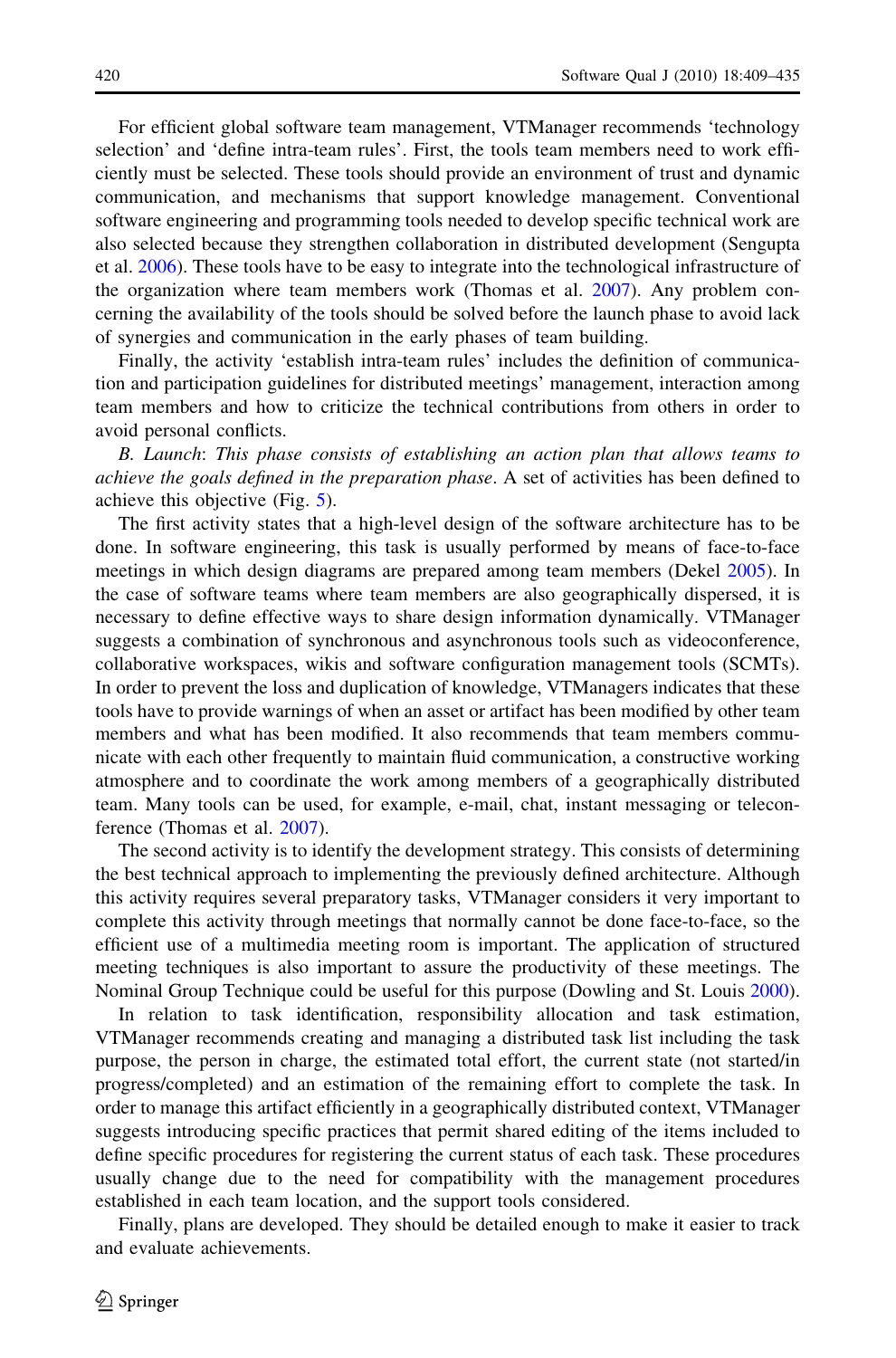<span id="page-12-0"></span>

|        | <b>Activities</b>                          | <b>Description</b>                                                                                                                                                     | <b>Skills and abilities</b>                                                                                                                                                                | <b>Tools</b>                                                                                                                                                                                                                                                                                          |
|--------|--------------------------------------------|------------------------------------------------------------------------------------------------------------------------------------------------------------------------|--------------------------------------------------------------------------------------------------------------------------------------------------------------------------------------------|-------------------------------------------------------------------------------------------------------------------------------------------------------------------------------------------------------------------------------------------------------------------------------------------------------|
| Launch | Conceptual<br>design                       | A high-level preliminary design has<br>to be done. It should allow to<br>estimate product size and the time<br>needed to develop it.                                   | Technical problem resolution,<br>shared knowledge management,<br>interpersonal conflict resolution<br>adapted to distributed<br>environments, brainstorming<br>session management.         | Document sharing, monitoring<br>progress and feedback, work according<br>to a common plan, change and<br>configuration management,<br>supporting the development lifecycle<br>and modeling, videoconference,<br>teleconference, application sharing.                                                  |
|        | <b>Identify</b><br>development<br>strategy | The strategy to develop the software<br>product is defined. The strategy<br>definition includes how the product<br>will be developed and how it will be<br>integrated. | <b>Technical problem resolution,</b><br>shared knowledge management,<br>interpersonal conflict resolution<br>adapted to distributed<br>environments., brainstorming<br>session management. | Document sharing, monitoring<br>progress and feedback, work according<br>to a common plan, change and<br>configuration management,<br>videoconference, teleconference,<br>application sharing.                                                                                                        |
|        | Identify and<br>design task                | Identify the tasks needed to carry<br>out the project and design the WBS<br>with the subtask to perform in each<br>one.                                                | Shared knowledge management,<br>interpersonal conflict resolution<br>adapted to distributed<br>environments, organization and<br>planning, brainstorming session<br>management.            | Videoconference, teleconference,<br>application sharing, asynchronous and<br>distributed brainstorming, document<br>sharing, monitoring progress and<br>feedback, work according to a<br>common plan, videoconference,<br>teleconference, application sharing.                                        |
|        | <b>Responsibilities</b><br>allocation      | Every team member has to know<br>his/her role and responsibilities.<br>Team roles should be clarified and<br>responsibilities associated with them<br>described.       | Interpersonal conflict resolution<br>adapted to distributed<br>environments, organization and<br>planning.                                                                                 | Generating and structuring ideas,<br>videoconference, teleconference,<br>application sharing, document sharing,<br>monitoring progress and feedback,<br>work according to a common plan,<br>supporting the development lifecycle<br>and modeling.                                                     |
|        | <b>Task estimation</b>                     | The length of each task should be<br>estimated according to the<br>resources previously assigned.                                                                      | Shared knowledge management.                                                                                                                                                               | Document sharing, monitoring<br>progress and feedback, work according<br>to a common plan, supporting the<br>development lifecycle and modeling,<br>change and configuration<br>management, videoconference,<br>teleconference, application sharing.                                                  |
|        | <b>Risk</b><br>assessment                  | Risks are identified and assessed.<br>Moreover the impact of every risk<br>should be prioritized.                                                                      | Shared knowledge management.                                                                                                                                                               | Videoconference, teleconference,<br>application sharing document sharing,<br>monitoring progress and feedback,<br>work according to a common plan,<br>asynchronous and distributed<br>brainstorming, supporting the<br>development lifecycle and modeling,<br>change and configuration<br>management. |
|        | Plan delivery                              | Plans have to be developed. They<br>should be made in detail to make it<br>easier to track and evaluate<br>achievements.                                               | Shared knowledge management,<br>establishment of rules to work<br>with shared information.<br>organization and planning.                                                                   | Document sharing, monitoring<br>progress and feedback, work according<br>to a common plan, change and<br>configuration management,<br>videoconference, teleconference,<br>application sharing.                                                                                                        |

Fig. 5 Launch activities

C. Performance management: The purpose of this phase is to develop the planned tasks and track progress against the plan, checking that the quality levels, schedule and budget are being complied with. Figure [6](#page-13-0) shows the activities to be performed in this phase.

The first challenge for performance management in a global software team is effective leadership. With VTManager, the team leader has to motivate and help team members to achieve their goals. Motivation and goal identification make the team work efficiently. In this context, leadership refers to the responsibility of decision-making as regards project and team management; such decisions are made according to the current state of both project and team. VTManager suggests intensively gathering and disseminating relevant information on current performance and synergies. In relation to synergies, real and updated information on social processes established among team members must be obtained. The more fluent the personal relationships among team members, the better they communicate, resulting in greater success. There are many tools that allow registration of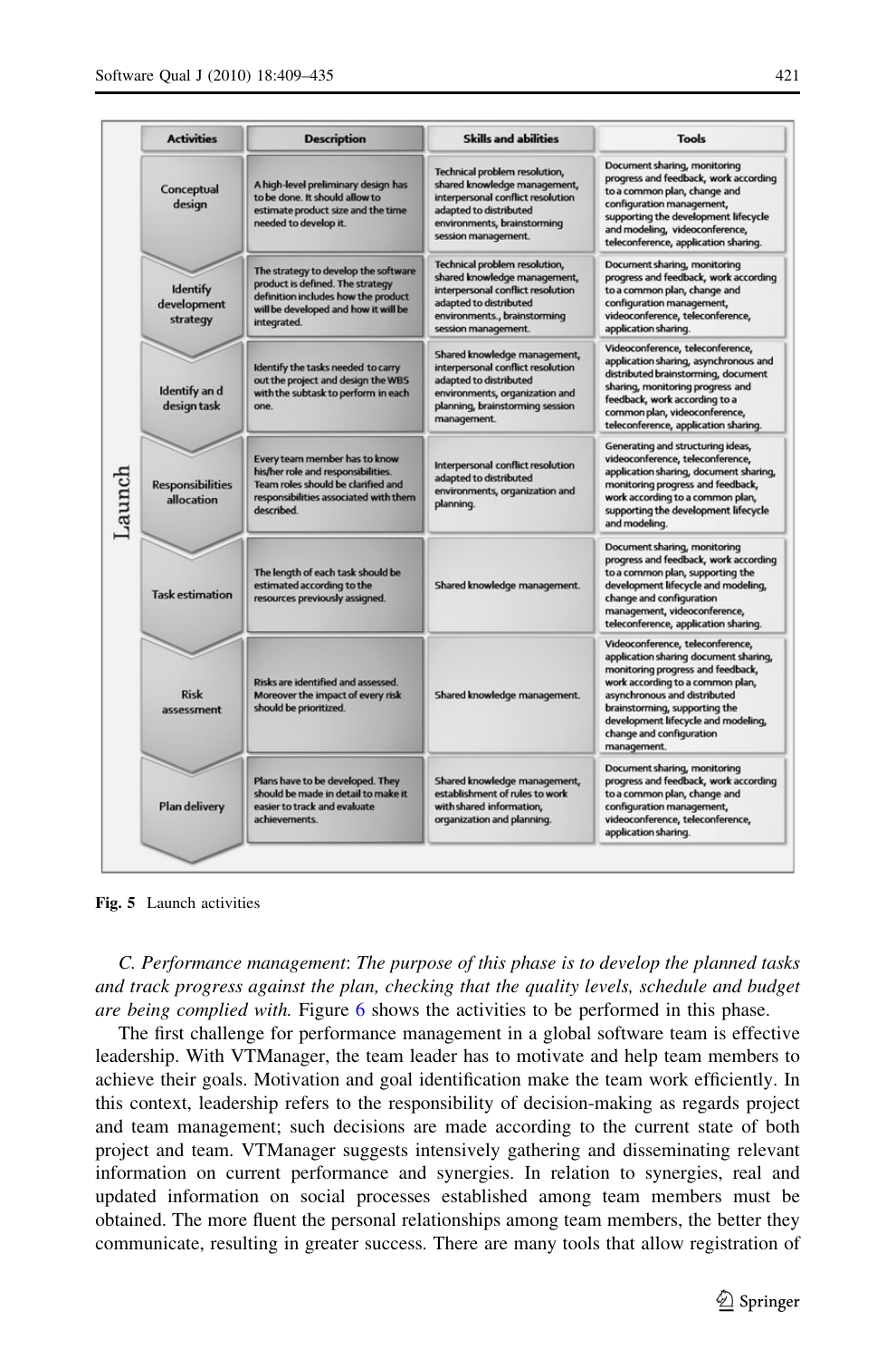<span id="page-13-0"></span>

| <b>Activities</b>                            | <b>Description</b>                                                                                                                                                                                                                | <b>Skills and abilities</b>                                                                                                                                                                                                                                     | <b>Tools</b>                                                                                                                                                                                                                                                                                    |
|----------------------------------------------|-----------------------------------------------------------------------------------------------------------------------------------------------------------------------------------------------------------------------------------|-----------------------------------------------------------------------------------------------------------------------------------------------------------------------------------------------------------------------------------------------------------------|-------------------------------------------------------------------------------------------------------------------------------------------------------------------------------------------------------------------------------------------------------------------------------------------------|
| Leadership                                   | The leader has to motivate and help<br>virtual team members achieve their<br>goals. Motivation and goal<br>identification will make the team<br>work efficiently.                                                                 | Ability to use advanced techniques<br>of shared communication, ability<br>to solve conflicts among team<br>members, positive attitude and<br>motivational skills, initiative and<br>leadership.                                                                 | Videoconference, teleconference,<br>application sharing, document sharing,<br>monitoring progress and feedback,<br>work according to a common plan,<br>change and configuration<br>management.                                                                                                  |
| <b>Regulation of</b><br>communication        | It is important to choose the best<br>suited medium for the type of<br>information to be exchanged. This<br>decision should be based on the type<br>of action to be performed.                                                    | Collection, interpretation and<br>analysis of statistical information,<br>analysis of synergies using<br>information collected for the<br>social networks.                                                                                                      | Videoconference, teleconference,<br>application sharing, document sharing,<br>monitoring progress and feedback,<br>work according to a common plan,<br>wikis, blogs.                                                                                                                            |
| Knowledge<br>management                      | This task should be performed to<br>increase mutual knowledge about<br>the individual working, enhance<br>equal information distribution.<br>systematic processing of unshared<br>information and delete repeated<br>information. | Shared knowledge management,<br>ability to use advanced techniques<br>of shared communication.                                                                                                                                                                  | Document sharing, monitoring<br>progress and feedback, work according<br>to a common plan, videoconference,<br>teleconference, application sharing,<br>change and configuration<br>management, wikis, blogs, data base.                                                                         |
| Task<br>development                          | Software project should be<br>developed in its different stages:<br>requirements, design,<br>implementation, integration and<br>system tests and documentation.                                                                   | Shared knowledge management,<br>ability to use advanced techniques<br>of shared communication,<br>technical problem resolution,<br>positive attitude and motivational<br>skills, identification, estimation,<br>priorization and management of<br>requirements. | Document sharing, monitoring<br>progress and feedback, work according<br>to a common plan, videoconference,<br>teleconference, application sharing,<br>change and configuration<br>management, supporting the<br>development lifecycle and modeling.<br>integrated development<br>environments. |
| <b>Tracking progress</b><br>against the plan | At the same time that activities<br>associated with the other stages are<br>being developed, they should be<br>tracked against the plan.                                                                                          | Shared knowledge management,<br>collection, interpretation and<br>analysis of statistical information,<br>technical problem resolution,<br>ability to use advanced techniques<br>of shared communication.                                                       | Document sharing, monitoring<br>progress and feedback, work according<br>to a common plan, videoconference,<br>teleconference, application sharing,<br>change and configuration<br>management.                                                                                                  |

Fig. 6 Performance management activities

this information: the challenge is to integrate them correctly with the team processes and the technological environments implemented in organizations.

One source of team inefficiency is mismanagement of the knowledge to be shared by team members (Thomas et al. [2007](#page-25-0)). In order to prevent this undesirable situation, the specific practices included in VTManager contribute to increasing mutual knowledge of individual working, enhancing equal information distribution and systematic processing of unshared information. Therefore, it should be noted that periodic (virtual and/or face-toface) meetings among team members strengthen commitment (Powell et al. [2004](#page-24-0)). Finally, VTManager also recommends that each team member take charge of several team management responsibilities, thereby increasing trust among team members and motivating them.

For efficient implementation of these practices, VTManager states that it is appropriate to use tools for shared knowledge management (enabling mechanisms for asset linkage and shared access and use of project assets); and collaborative team and individual progress tracking. In addition, a multimedia meeting room should be available for virtual meetings for enabling decision-making processes at task level.

D. Disbanding: The purpose of this phase is to decide on the disbanding of the geographically distributed software team as well as how to re-integrate their members into other teams.

Team disbanding has to be done quickly, carefully and constructively to maintain a high level of motivation and satisfaction among employees and to facilitate their rapid integration in other work teams. Figure [7](#page-14-0) shows the activities to be performed in this phase.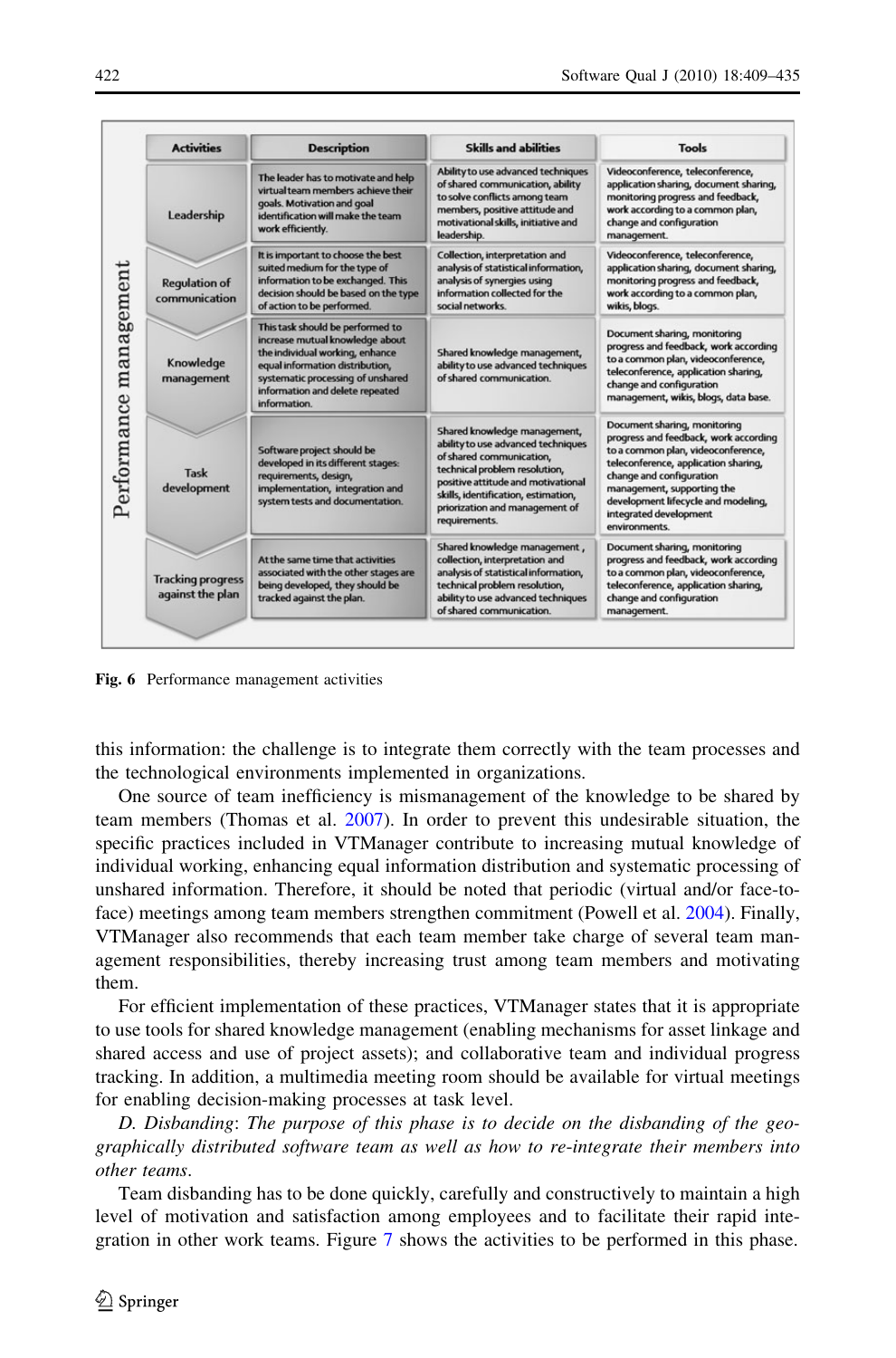<span id="page-14-0"></span>

|            | <b>Activities</b>                                   | <b>Description</b>                                                                                                                                                                                      | <b>Skills and abilities</b>                                                                    | <b>Tools</b>                                                                                                                       |
|------------|-----------------------------------------------------|---------------------------------------------------------------------------------------------------------------------------------------------------------------------------------------------------------|------------------------------------------------------------------------------------------------|------------------------------------------------------------------------------------------------------------------------------------|
| Disbanding | <b>Revise work to</b><br>ensure it is<br>finished   | All work performed by the team has<br>to be revised to determine if the<br>work is finished. Team members<br>have to examine the work done to<br>determine what issues could be<br>improved in future.  | Critical analysis of information.                                                              | Document sharing, monitoring<br>progress and feedback, work<br>according to a common plan, change<br>and configuration management. |
|            | <b>Register data as</b><br>organizational<br>assets | Any document or information which<br>can be useful for future projects<br>have to be registered in the<br>organizational asset library.                                                                 | Shared knowledge management,<br>ability to use advanced techniques<br>of shared collaboration. | Data base, wikis, document sharing.                                                                                                |
|            | Acknowledge the<br>achievements of<br>the team work | Individual and team achievements<br>have to be recognized both<br>collectively and individually.<br>Moreover, team members will be<br>rewarded according to the reward<br>system initially established. | Collection, interpretation and<br>analysis of statistical information.                         | Change and configuration<br>management, document sharing,<br>monitoring progress and feedback,<br>work according to a common plan. |
|            | Reintegrate<br>team members                         | Team members have to be<br>reintegrated with other work teams.<br>These teams can either be existing<br>or new.                                                                                         | Meeting management.                                                                            | Videoconference, teleconference,<br>application sharing.                                                                           |
|            | <b>Register</b><br>lessons learned                  | <b>Experiences and best practices</b><br>extracted from the project have to<br>be documented                                                                                                            | Shared knowledge management,<br>ability to use advanced techniques<br>of shared collaboration. | Data base, wikis, document sharing,<br>diary manager.                                                                              |

Fig. 7 Disbanding activities

In a global software team, these activities should be performed but several conditions should be imposed, for example registered knowledge must be available, complying with the rules on intellectual and industrial property of all organizations whose employees participate in the team. The necessary security measures to avoid fraudulent or inappropriate use of the assets must be implemented as well.

'Lessons learned' mechanisms must also be available from the beginning of the project to facilitate continuous improvement of the team. Besides these tools, wikis and team diary management tools, which can help to identify practices to be used in other projects and those that must be rejected, should be available to team members.

E. Team training: The purpose of this phase is to define and carry out a training program to enable team members to work with the collaboration technologies selected. To achieve this goal, a set of activities has to be performed (Fig. [8](#page-15-0)).

As team members usually have different levels of skills and experience in the collaborative working environment selected, the training program should include communication elements of electronic media, clarification of goals, roles and working in culturally diverse environments. This training program is usually in the form of training in the first stage and coaching in the second, but it can be adapted to the specific characteristics of the project.

Several activities in this phase must be carried out before the global software team is launched. These are to identify the needs and/or deficits of the team and its members. It should be based on an empirical assessment and the experience of the personnel in charge of this task. The results of this assessment determine the most suitable strategy to implement the required training.

Other activities of the training phase must be carried out throughout the life of the software team in order to execute the training program. There should be suitable descriptions of the methods and tools team members have to use, and the effects of training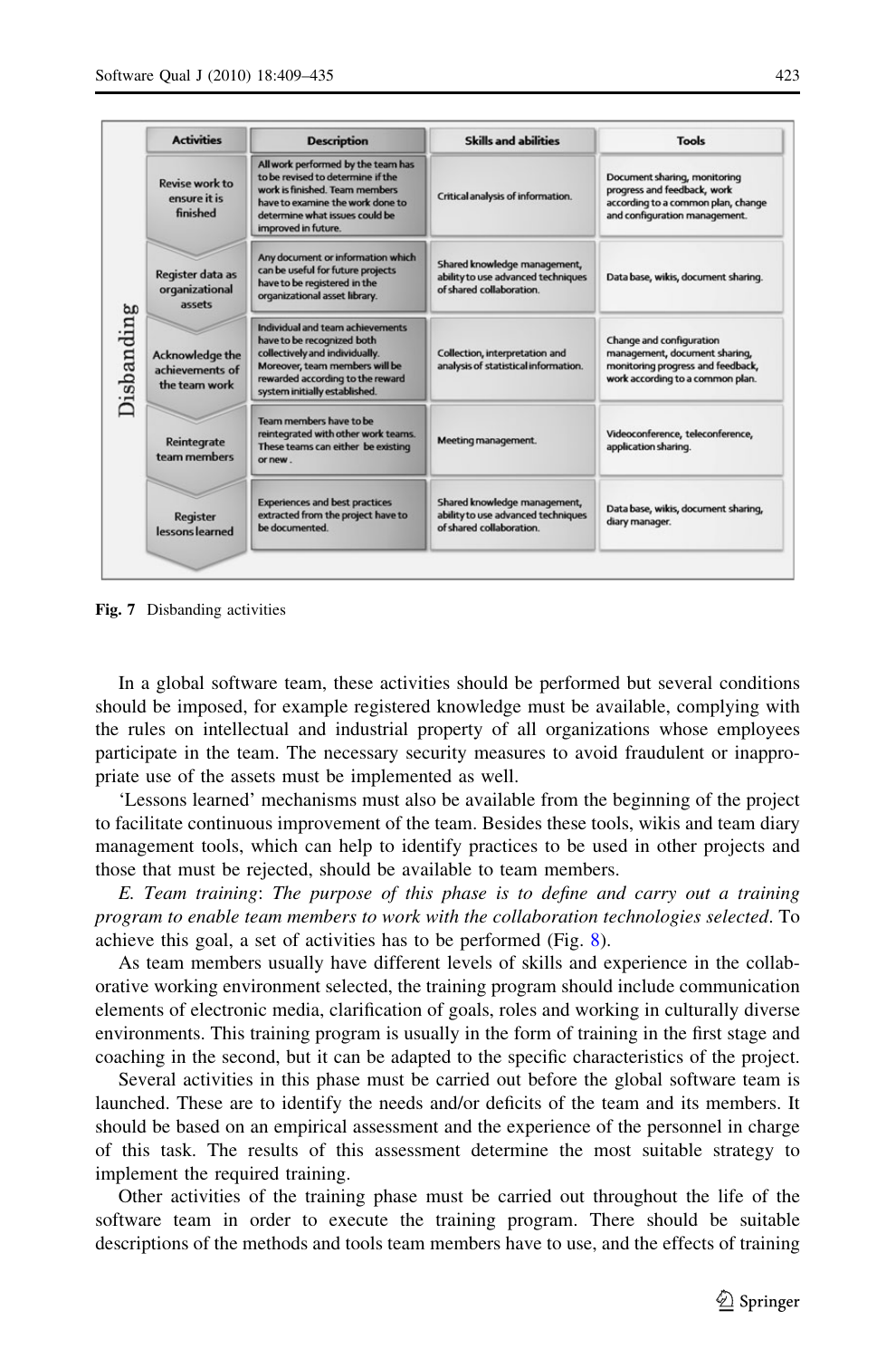<span id="page-15-0"></span>

|                  | <b>Activities</b>                                                        | <b>Description</b>                                                                                                                                                                                                               | <b>Skills and abilities</b>                                                                        | <b>Tools</b>                                                                                                                                                                                   |
|------------------|--------------------------------------------------------------------------|----------------------------------------------------------------------------------------------------------------------------------------------------------------------------------------------------------------------------------|----------------------------------------------------------------------------------------------------|------------------------------------------------------------------------------------------------------------------------------------------------------------------------------------------------|
| training<br>Team | Identification of<br>needs and/or<br>deficits of team<br>and its members | Identification of the needs and/or<br>deficits of the team and its<br>members. This identification should<br>be based on an empirical assessment<br>and the experience of the personnel<br>in charge of this task.               | Ability to use advanced techniques<br>of shared collaboration, critical<br>analysis of information | Videoconference, teleconference,<br>application sharing, document<br>sharing, monitoring progress and<br>feedback, work according to a<br>common plan, change and<br>configuration management. |
|                  | Determine the<br>most suitable<br>type of training                       | The type of training is defined. This<br>training provides the team members<br>with the competences needed to<br>work in a virtual team.                                                                                         | Adaptation of types of training<br>according to knowledge deficits.                                | Generating and structuring ideas,<br>videoconference, teleconference,<br>application sharing.                                                                                                  |
|                  | <b>Execution of</b><br>training<br>program                               | Execute the training program for the<br>work team members who had<br>deficits. A good training program<br>should have a suitable description of<br>the methods and tools that team<br>members have to use during the<br>project. | Self-learning capability, ability to<br>use advanced techniques of<br>shared collaboration.        | Learning management systems,<br>electronic process quides, wikis,<br>document sharing.                                                                                                         |
|                  | <b>Assess the effects</b><br>of previous<br>training                     | The effectiveness of the previous<br>training the virtual team members<br>received have to be assessed. It is<br>usually done empirically.                                                                                       | Critical analysis of information.                                                                  | Wikis, learning management systems,<br>document sharing, monitoring<br>progress and feedback, work<br>according to a common plan change<br>and configuration management.                       |

Fig. 8 Team training activities

should be assessed throughout the life of the team to prevent ineffectiveness through misuse of collaboration patterns and tools.

On completion of the initial training, the team leader must carry out periodic assessments to detect problems that team members experience in applying VTManager. If members run into difficulties, the team leader has to establish back-up training activities to reduce these deficiencies. These activities can be carried out in different ways using VTManager. First, an expert coaches team members on the application of one specific technique or tool. Second, guides with back-up training material are hosted in a wiki so that they can be consulted periodically, facilitating the inclusion of tips and actions not to be repeated.

# 6 Results and discussion

6.1 Validation goal 1: effectiveness and efficiency of global software team management

The effectiveness and efficiency of a global software team using VTManager were determined by gathering and analyzing data on time needed for preparation and launch, delays in submission of deliverables, and collaborative tools selected to support the team. The values that teams obtained for these indicators are shown in Table [2.](#page-16-0)

The values registered for time to prepare and launch can be considered positive because the values (1 week or month) are low in comparison with the duration of the pilot project (36 months). Similarly, the values registered can also be considered low (1 week– 2 months in a 36 months project).

During the final review the practitioners indicated that the effective practices contemplated constitute a good instrument to check the correct management of the global software team and to identify areas where the team needs to improve. Team leaders used the information VTManager provided to select the most appropriate tools to manage the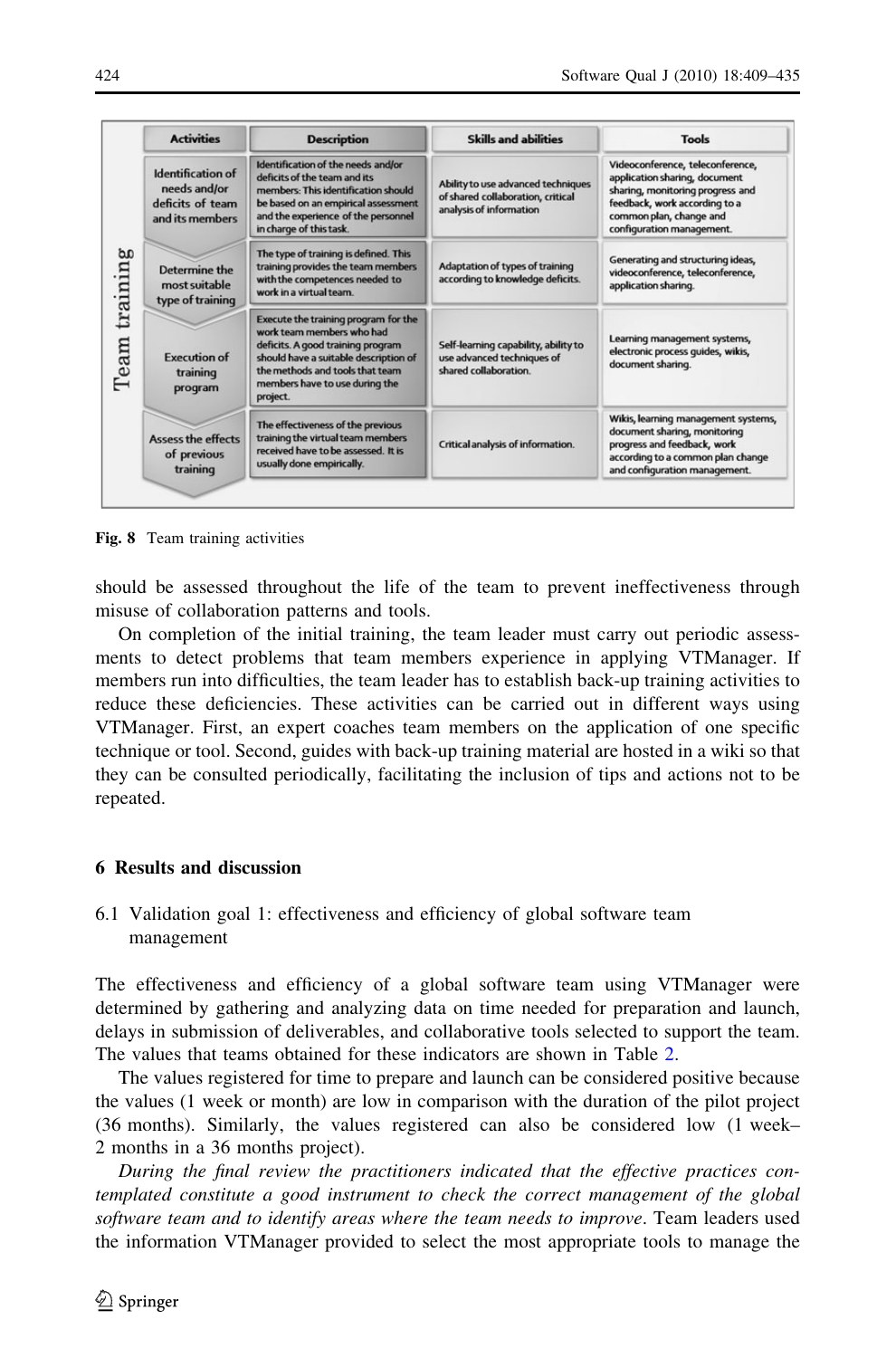| Team                                                                             | Time<br>to prepare<br>and launch | Delays in<br>submission of<br>deliverables | Tools selected to support the team                                           |
|----------------------------------------------------------------------------------|----------------------------------|--------------------------------------------|------------------------------------------------------------------------------|
| 1. Project Executive<br>Management Board.                                        | 1 week                           | 1 week                                     | Project Coordinator, e-mail and<br>audio conferences.                        |
| 2. Interdisciplinary Group for<br>CWE R&D in Spanish Settings.                   | 1 month                          | 2 weeks                                    | Project Coordinator, e-mail, audio<br>conferences, wiki, blog and<br>Moodle. |
| 3. Definition of architectures<br>for heterogeneous SCTs<br>interoperability.    | 1 month                          | 2 months                                   | Project Coordinator, e-mail, Isabel<br>and audio conferences.                |
| 4. Validation of the architecture<br>for heterogeneous SCTs<br>interoperability. | 1 week                           | 1 month                                    | Project Coordinator, e-mail<br>and audio conferences.                        |

<span id="page-16-0"></span>Table 2 Effectiveness results of VTManager pilot application

team. This selection was adapted to the different purposes and duration of each team and the tools that were available.

Finally, it is important to point out that the tools all the teams selected supported synchronous communication (audio/video conference and chat) and asynchronous communication (e-mails, forums and sharing document facilities). The same applied to other more sophisticated tools shown in Sect. [6.3.](#page-19-0)

6.2 Validation goal 2: evaluation of the difficulty of applying VTManager to different types of teams

Most of the VTManager activities were carried out by the teams involved in the pilot project. In this section, we present the degree of correctness found in the application of VTManager activities and discuss the problems identified.

Table [3](#page-17-0) shows the degree of correctness in the application of VTManager activities in the pilot project. These activities are organized in the same order they were defined in Sect. [5](#page-9-0) to facilitate analysis. Each column in Table [3](#page-17-0) represents one team in this research and each row an activity of VTManager. Each cell between one activity and one team may contain the following information:

- $\Box$  Activity the team did not perform.
- $\blacksquare$  Activity the team performed. In this case, the authors of this paper studied whether it had been carried out with collaborative support. An activity is performed with collaborative support when any practice or technology was used to support collaboration among team members who are dispersed in different locations. In this case, there are two options:
	- d Activity performed with collaborative support.
	- $\circ$  Activity performed without collaborative support.

From the results shown in Table [3](#page-17-0), we can draw some conclusions by phase for each team.

Preparation: All the activities were performed but 'skill and ability' definition and 'get necessary resources to build the team' were carried out without collaborative support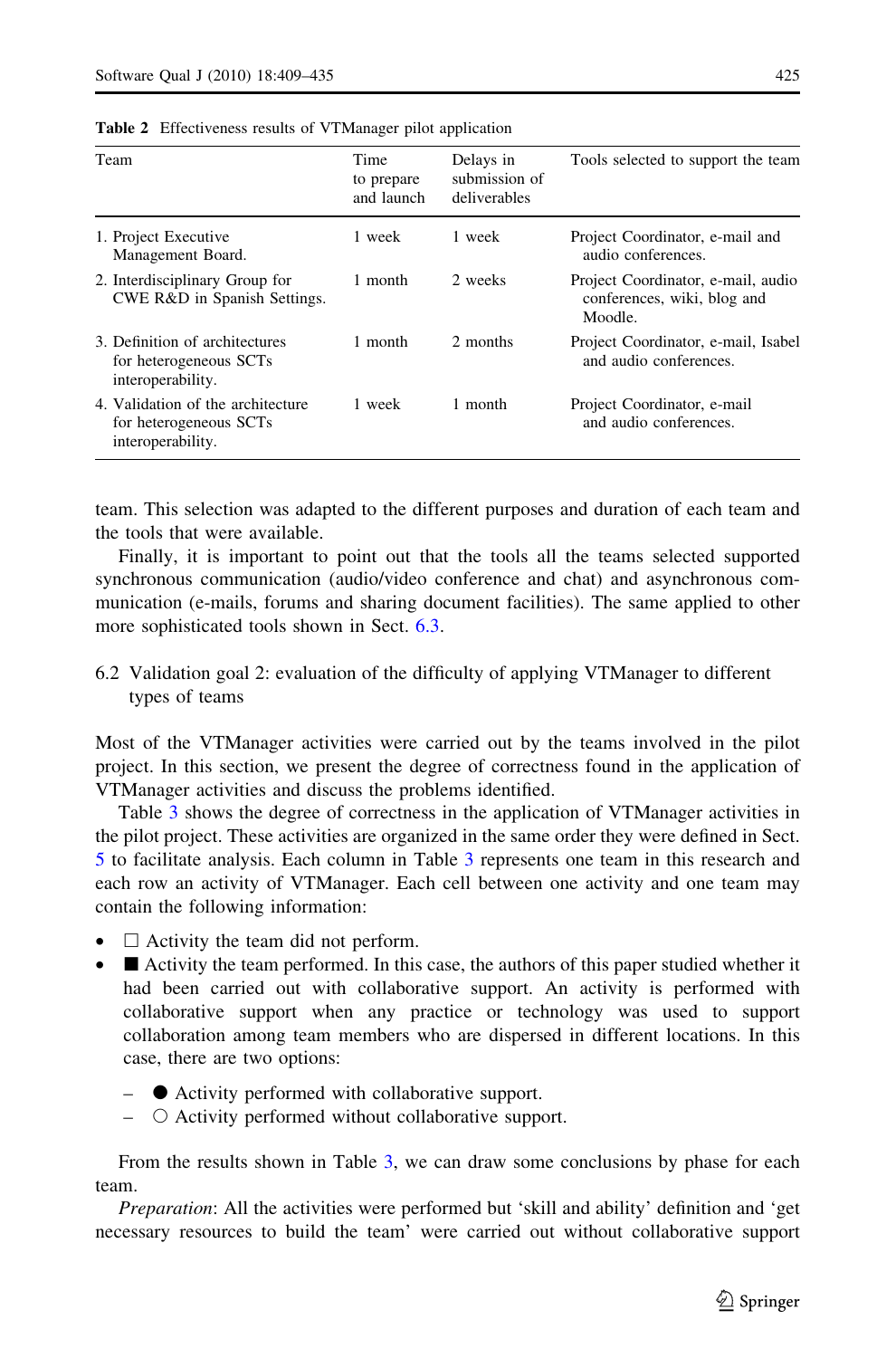Team 3

Team 4

Team 2

1

Get necessary resources  $\blacksquare$   $\bigcirc$   $\blacksquare$   $\bigcirc$   $\blacksquare$   $\bigcirc$   $\blacksquare$   $\bigcirc$   $\blacksquare$   $\bigcirc$ Mission statement  $\blacksquare$   $\blacksquare$   $\blacksquare$   $\blacksquare$   $\blacksquare$   $\blacksquare$   $\blacksquare$   $\blacksquare$   $\blacksquare$   $\blacksquare$   $\blacksquare$   $\blacksquare$   $\blacksquare$   $\blacksquare$   $\blacksquare$   $\blacksquare$   $\blacksquare$   $\blacksquare$   $\blacksquare$   $\blacksquare$   $\blacksquare$   $\blacksquare$   $\blacksquare$   $\blacksquare$   $\blacksquare$   $\blacksquare$   $\blacksquare$   $\blacksquare$   $\blacksquare$  Technology selection  $\blacksquare \bullet \blacksquare \bullet \blacksquare \bullet \blacksquare \bullet \blacksquare \bullet$ Develop intra-team rules  $\blacksquare$   $\blacksquare$   $\blacksquare$   $\blacksquare$   $\blacksquare$   $\blacksquare$   $\blacksquare$   $\blacksquare$   $\blacksquare$   $\blacksquare$   $\blacksquare$   $\blacksquare$   $\blacksquare$   $\blacksquare$   $\blacksquare$   $\blacksquare$   $\blacksquare$   $\blacksquare$   $\blacksquare$   $\blacksquare$   $\blacksquare$   $\blacksquare$   $\blacksquare$   $\blacksquare$   $\blacksquare$   $\blacksquare$   $\blacksquare$   $\blacksquare$ 

Identify development strategy  $\Box$   $\Box$ Identify and design tasks  $\blacksquare$   $\blacksquare$   $\blacksquare$   $\blacksquare$   $\blacksquare$   $\blacksquare$   $\blacksquare$   $\blacksquare$   $\blacksquare$   $\blacksquare$   $\blacksquare$   $\blacksquare$ Responsibilities allocation  $\blacksquare$   $\blacksquare$   $\blacksquare$   $\blacksquare$   $\blacksquare$   $\blacksquare$   $\blacksquare$   $\blacksquare$   $\blacksquare$   $\blacksquare$   $\blacksquare$   $\blacksquare$   $\blacksquare$   $\blacksquare$   $\blacksquare$   $\blacksquare$   $\blacksquare$   $\blacksquare$   $\blacksquare$   $\blacksquare$   $\blacksquare$   $\blacksquare$   $\blacksquare$   $\blacksquare$   $\blacksquare$   $\blacksquare$   $\blacksquare$   $\blacks$ Task estimation  $\Box$   $\Box$   $\Box$   $\Box$ Risk assessment  $\blacksquare$ Plan delivery  $\blacksquare$   $\blacksquare$   $\blacksquare$   $\blacksquare$   $\blacksquare$   $\blacksquare$   $\blacksquare$   $\blacksquare$   $\blacksquare$   $\blacksquare$   $\blacksquare$   $\blacksquare$   $\blacksquare$   $\blacksquare$   $\blacksquare$   $\blacksquare$   $\blacksquare$   $\blacksquare$   $\blacksquare$   $\blacksquare$   $\blacksquare$   $\blacksquare$   $\blacksquare$   $\blacksquare$   $\blacksquare$   $\blacksquare$   $\blacksquare$   $\blacksquare$   $\blacksquare$   $\blacks$ 

Leadership **die in die staat van die klaak van die klaak van die klaak van die klaak van die klaak van die kla<br>Gebeure** Regulation of communication.  $\blacksquare \blacklozenge \blacksquare \blacklozenge \blacksquare \blacklozenge \blacksquare \blacklozenge \blacksquare \blacklozenge$ Knowledge management  $\blacksquare \blacklozenge \blacksquare \blacklozenge \blacksquare \blacklozenge \blacksquare \blacklozenge \blacksquare \blacklozenge$ 

|                               | Task development                                                                                                                                                                                                                                                                                                                                       | $\bigcirc$            |                           |                           | $\bigcirc$                |
|-------------------------------|--------------------------------------------------------------------------------------------------------------------------------------------------------------------------------------------------------------------------------------------------------------------------------------------------------------------------------------------------------|-----------------------|---------------------------|---------------------------|---------------------------|
|                               | Tracking progress against the plan                                                                                                                                                                                                                                                                                                                     |                       |                           |                           |                           |
| Disbanding                    | Revise work to ensure it is finished                                                                                                                                                                                                                                                                                                                   | ∎ ●                   | ∎ ●                       | ॱ●                        | . .                       |
|                               | Register data as organizational assets                                                                                                                                                                                                                                                                                                                 | . .                   |                           |                           | . .                       |
|                               | Acknowledge the achievements of the team<br>work                                                                                                                                                                                                                                                                                                       | $\blacksquare$        | $\bigcirc$                | $\overline{\phantom{0}}$  | $\overline{\phantom{0}}$  |
|                               | Register lessons learned                                                                                                                                                                                                                                                                                                                               |                       |                           |                           | ∎ 6                       |
| Team training                 | Identification of needs and/or deficits                                                                                                                                                                                                                                                                                                                | $\blacksquare$ $\cap$ | $\blacksquare$ $\bigcirc$ | $\blacksquare$ $\bigcirc$ | $\blacksquare$ $\bigcirc$ |
|                               | Determine the most suitable type of training                                                                                                                                                                                                                                                                                                           | $\blacksquare$        | $\blacksquare$            | $\blacksquare$ $\bigcirc$ | $\blacksquare$            |
|                               | Execute the training program                                                                                                                                                                                                                                                                                                                           | $\blacksquare$ $\cap$ | $\blacksquare$ $\bigcirc$ | $\blacksquare$ $\bigcirc$ | $\blacksquare$ $\bigcirc$ |
|                               | Assess the effects of previous training                                                                                                                                                                                                                                                                                                                | ■ ○                   | $\blacksquare$ $\bigcirc$ | $\blacksquare$ $\bigcirc$ | $\blacksquare$ $\bigcirc$ |
|                               | began shortly after the teams started their work, so some activities were not carried out in<br>the right order. As a result, in some cases, 'personnel selection' had to be repeated because<br>'people profile' did not correspond to the team objective. This situation reinforces the order<br>established in VTManager for the preparation phase. |                       |                           |                           |                           |
|                               | The mission statement was prepared as a distributed requirements lists. This type of                                                                                                                                                                                                                                                                   |                       |                           |                           |                           |
|                               | instrument was evaluated very positively because it contributed to defining team goals in                                                                                                                                                                                                                                                              |                       |                           |                           |                           |
|                               | terms of specific objectives and to managing the team work efficiently. During this phase,                                                                                                                                                                                                                                                             |                       |                           |                           |                           |
|                               |                                                                                                                                                                                                                                                                                                                                                        |                       |                           |                           |                           |
|                               | the technology to manage team activity was selected but the restrictions of all sites where                                                                                                                                                                                                                                                            |                       |                           |                           |                           |
|                               | team members work could not be addressed. As a result, several functionalities were                                                                                                                                                                                                                                                                    |                       |                           |                           |                           |
|                               | unavailable to members working in some locations, disrupting communication in a few                                                                                                                                                                                                                                                                    |                       |                           |                           |                           |
| conflicts among team members. | cases. Finally, it is relevant to mention that the rules established prevented personal                                                                                                                                                                                                                                                                |                       |                           |                           |                           |

<span id="page-17-0"></span>Table 3 Implementation degree of VTManager in the pilot project

Phase Activity Activity Team

**Preparation** Skill and ability definition  $\blacksquare$   $\square$   $\blacksquare$   $\square$   $\blacksquare$   $\square$   $\blacksquare$   $\square$   $\blacksquare$   $\square$   $\blacksquare$   $\square$ 

Launch Conceptual design  $\Box$ 

Therefore, we can conclude that the selected technology allowed the activities VTManager defines for this phase to be implemented.

Performance management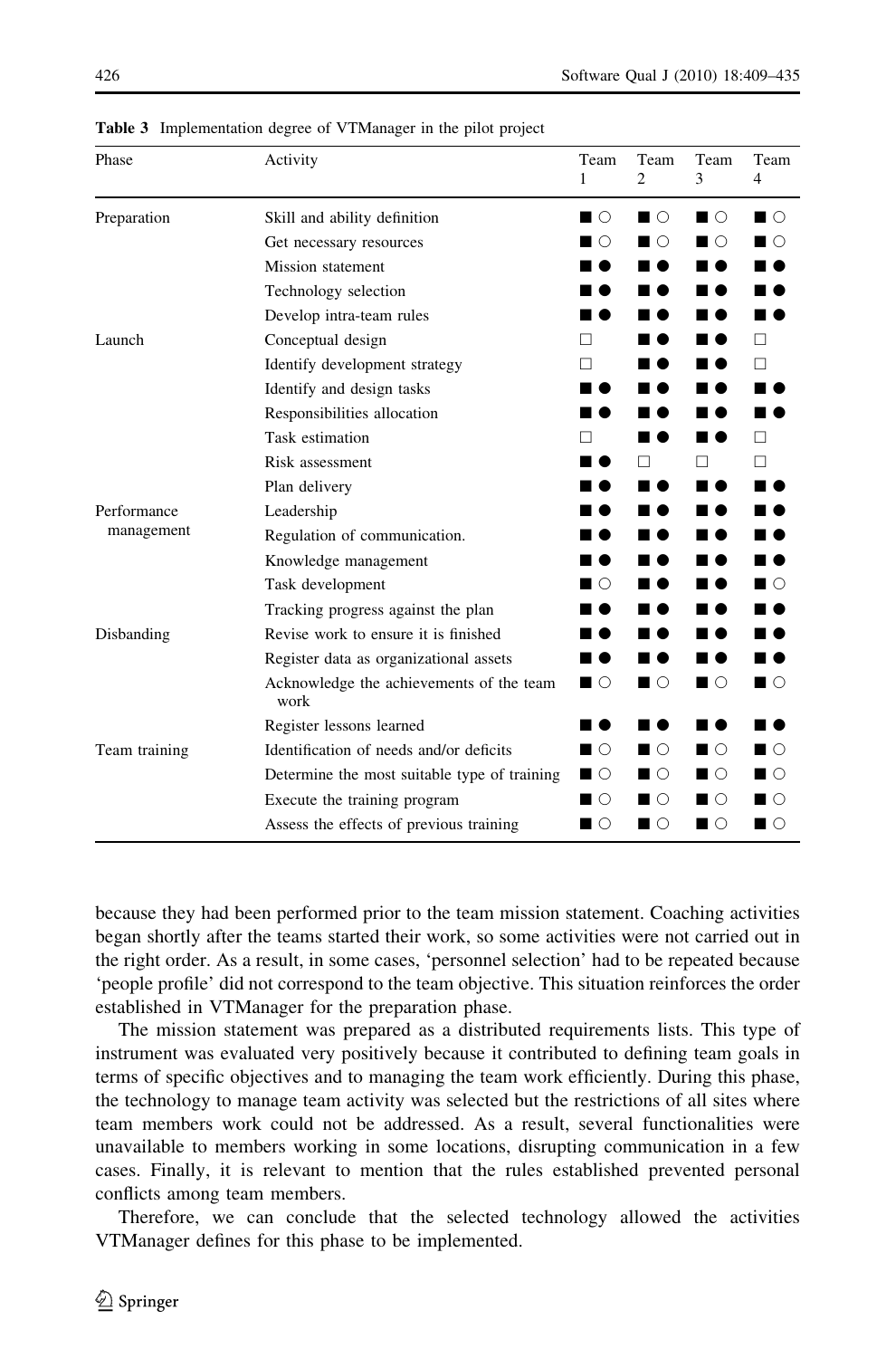Launch: During this phase, teams 2 and 3 did a high-level design of the software architecture to identify the development strategies and to determine specific development tasks. In this case, team members experienced more difficulties with fluent meetings due to their lack of previous experience in the protocols used to create and modify diagrams collaboratively during the virtual meetings. In order to ensure that agreements among team members were based on a correctly shared vision and to prevent future problems, a face-toface meeting was held for teams 2, 3 and 4. The conclusion was that this face-to-face meeting demonstrated the appropriateness of the results obtained during the virtual collaborative work. These meetings helped to find and fix several missing details.

Teams 1 and 4 did not require a high-level design of the software architecture to define their strategy and tasks because these tasks were specified in a distributed task list. Face-toface meetings were not required to complete this phase for these two teams; they did not perform the conceptual design activities or identify development strategy as their goal was not to develop a software product. Task estimation was not carried out because the teams executed management-related tasks and these tasks did not require the type of estimation proposed by VTManager.

The use of 'distributed task lists' VTManager proposed was considered positively by team members. These distributed task lists were used as planning elements and their publication meant that the plan delivery activity was carried out. In the pilot project, only team 1 performed the risk assessment activity because of the nature of the project. It was decided that all teams reported their initial state to the Project Management Board (team 1), which centralized all risk management activities. This allows us to establish that the activities VTManager proposed can be adapted to different circumstances that usually arise in global software projects.

Performance management: During this phase, leadership was based on management by objectives and feedback. Team members knew their responsibilities and communicated their progress to other team members and the leader. The leader periodically revised the work done by team members using electronic media to check the state of the project and task progress percentage. These tasks could be done collaboratively using the collaborative planning and tracking tool and workspaces.

Tools for analyzing synergies were not available during the project, the social processes and interpersonal relationship could not be tracked closely, virtual meetings and teleconferences only helped team members and leaders to know the degree of motivation and state of mind of the others.

Shared knowledge management was based on a shared repository that supported software configuration management. Team members managed it efficiently, periodically updating contents and sharing the information and assets that each team member was working on.

In the case of teams 2 and 3, task development was performed by team members using a repository with control of versions to share code and software development tools. E-mail, chat and teleconferences were used to solve problems during the software development and to take decisions. Nevertheless, face-to-face sessions were necessary to integrate the different developed components.

One of the most highly regarded aspects of the task allocation performed in the preparation phase was individual task allocation, so teams 1 and 4 did not need collaborative support to carry out their tasks.

Finally, assigning team management responsibilities to most team members was perceived as positive because they became more committed to the team and the project and were more motivated to develop their work.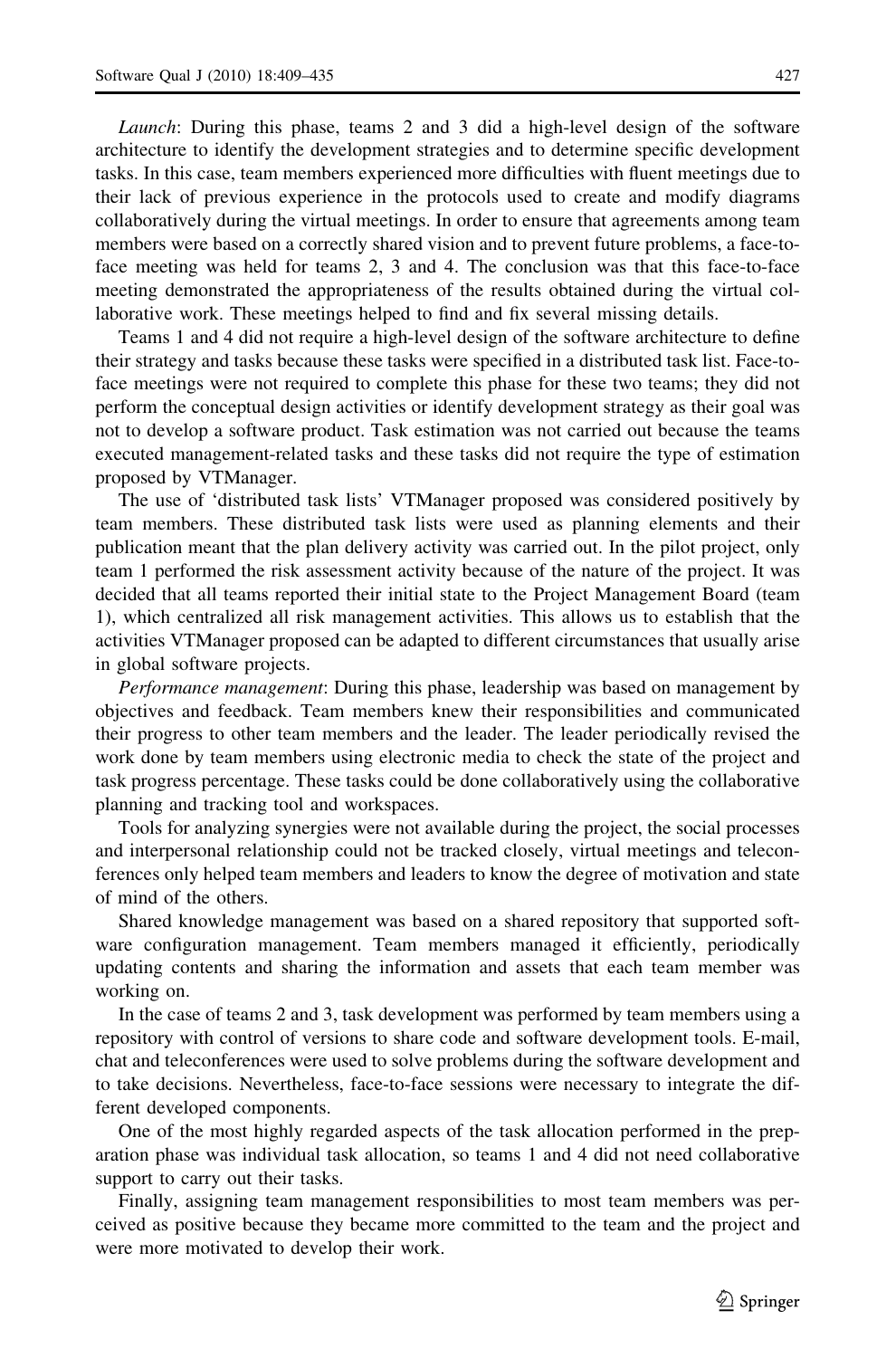<span id="page-19-0"></span>Disbanding: In order to enhance knowledge sharing among different project teams, the intermediate results were stored in public repositories. 'Registered experiences and organizational assets' allowed team members to use them in subsequent project stages and know what should be improved. For both practices, an information repository was available and any team member could introduce experiences and assets that were considered useful for the future and access them whenever necessary. However, one team member managed each repository in order to avoid introducing repeated or weak experiences or assets.

Team training: Team members were trained in VTManager activities, which consisted of coaching during the project stages. The coaching program helped team members to develop the right skills and abilities to work in global software teams. After the coaching sessions, the program was assessed for possible future improvement based on these first four experiences. The program execution can be regarded as successful because most of the members of the four teams developed the right competencies to work on this type of team.

From a global point of view, team members considered that following the efficient practices reduced the time needed to perform team management activities in each phase; they had a specific list of practices for team management and how to perform them in a global context. The team members also indicated that the practices reduced of communication, collaboration and knowledge management problems through improved communication and coordination of the global software team, but they thought more powerful tools should be used to maximize the team performance.

6.3 Validation goal 3: degree of adaptability of VTManager to new tools and collaboration patterns

During the project, the coaches recommended the activities defined in VTManager. However, their correct implementation depended on the capability of the technological solutions used to support the activities and restrictions on installation and use imposed by the work environment. So, in order to analyze the success of the efficient practices of VTManager, it is very important to analyze the support capability of the technologies used for the collaboration patterns. Table [4](#page-20-0) provides information to show that the technology used in this case study was suitable for implementing the collaborative situations stated in the VTManager definition.

Team members used audio conference, chat and e-mail for their non-face-to-face communication. The audio conferences supported team meetings when the team could not use the videoconferencing tool. The teams also used audio conference, chat and e-mail to solve problems, and Project Coordinator to share information.

Isabel was the tool considered for implementing the required multimedia room functionality. All the teams used this tool for videoconferencing, solving problems and holding global software team meetings and audio conferences.

Only team 2 used Wikis, blogs, IDEs and CVS tools to facilitate the daily work of team members.

Considering the tools that the different team members used and the results obtained in the pilot project, the authors of this paper have identified several issues relating to human aspects and productivity that should be contemplated before introducing a new technology to a software team.

New collaboration technologies require a change in human interaction. If users do not experience immediate personal benefit, new applications should not be applied even if the new tools are properly introduced and initial training provided. Early adoption of new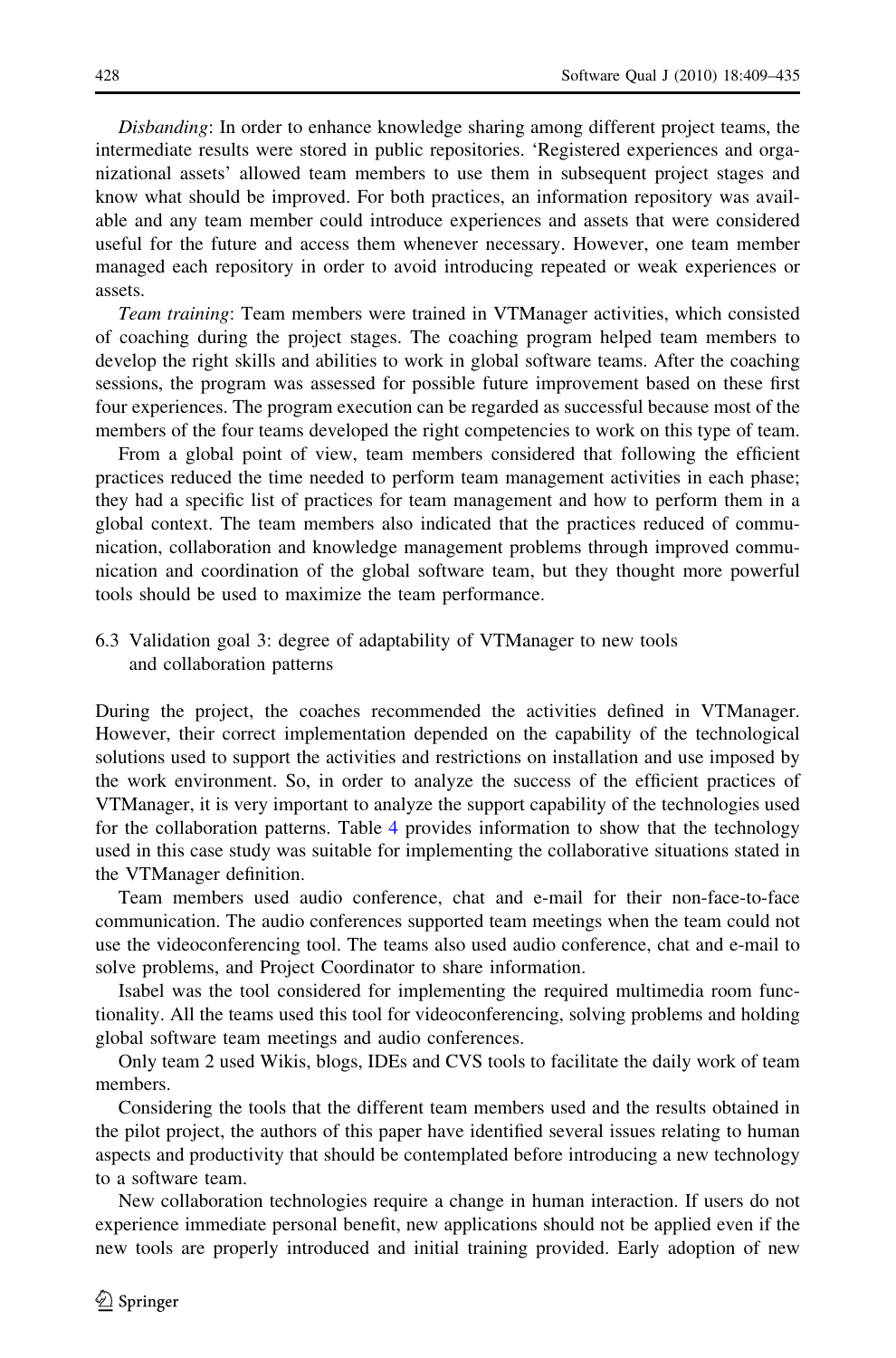| Collaborative situation                                                        | Phase                     | Tool used in the pilot project                                        |
|--------------------------------------------------------------------------------|---------------------------|-----------------------------------------------------------------------|
| Facilitate access and use of shared                                            | Preparation               | Project coordinator                                                   |
| data to team members                                                           | Launch                    | Project coordinator                                                   |
|                                                                                | Performance<br>management | Project coordinator, Wikis, CVS,<br>IDEs, Blogs                       |
|                                                                                | Team training             | Moodle, Wikis, CVS                                                    |
| Know why team member is interested<br>in the work of another and what          | Launch                    | Project Coordinator, Isabel, audio<br>conference, e-mail              |
| he/she wants it for                                                            | Performance<br>management | Project Coordinator, Isabel, audio<br>conference, chat, e-mail, Skype |
| Register the activities that team                                              | Launch                    | Project coordinator, CVS                                              |
| members have done with the shared<br>information                               | Team training             | Project coordinator, CVS,<br>Moodle, Wikis                            |
| Avoid the conflicts that appear when                                           | Launch                    | Project coordinator                                                   |
| team members work at the same time<br>on different copies of the same document | Performance<br>management | Project coordinator, CVS, IDEs                                        |
|                                                                                | Disbanding                | Project coordinator, CVS                                              |
|                                                                                | Team training             | Project coordinator, CVS                                              |
| Negotiate the form of collaboration                                            | Preparation               | Isabel, e-mail, audio conference                                      |
| with other team members who are<br>working on the same information item        | Launch                    | Isabel, e-mail, audio conference,<br>Skype                            |
|                                                                                | Performance<br>management | Isabel, e-mail, audio conference,<br>chat, Skype                      |
|                                                                                | Disbanding                | E-mail, audio conference, chat,<br>Skype                              |
| Facilitate team members working                                                | Preparation               | Project coordinator                                                   |
| on the same work items at the same time                                        | Launch                    | Project coordinator                                                   |
|                                                                                | Performance<br>management | Project coordinator, CVS, IDEs                                        |
| Report to control and track the work                                           | Launch                    | Project coordinator                                                   |
| performed by the different members                                             | Performance<br>management | Project coordinator, CVS                                              |
|                                                                                | Disbanding                | Project coordinator, CVS                                              |
|                                                                                | Team training             | Moodle, CVS                                                           |
| Allows users to attach their                                                   | Preparation               | Project coordinator                                                   |
| comments to artifacts                                                          | Launch                    | Project coordinator                                                   |
|                                                                                | Performance<br>management | Project coordinator, Wikis,<br>blogs, IDEs                            |
|                                                                                | Disbanding                | Project coordinator, Wikis                                            |
|                                                                                | Team training             | Moodle, Wikis                                                         |
| Negotiate and establish agreements<br>with other team members                  | Preparation               | Isabel, audio conference, e-mail,<br>Skype                            |
|                                                                                | Launch                    | Isabel, audio conference, e-mail                                      |
|                                                                                | Performance<br>management | Isabel, audio conference, e-mail,<br>chat, Skype                      |
|                                                                                | Disbanding                | Isabel, audio conference, e-mail                                      |
|                                                                                | Team training             | Chat, Moodle, e-mail                                                  |

<span id="page-20-0"></span>Table 4 Tools used in the pilot project to support each collaborative situation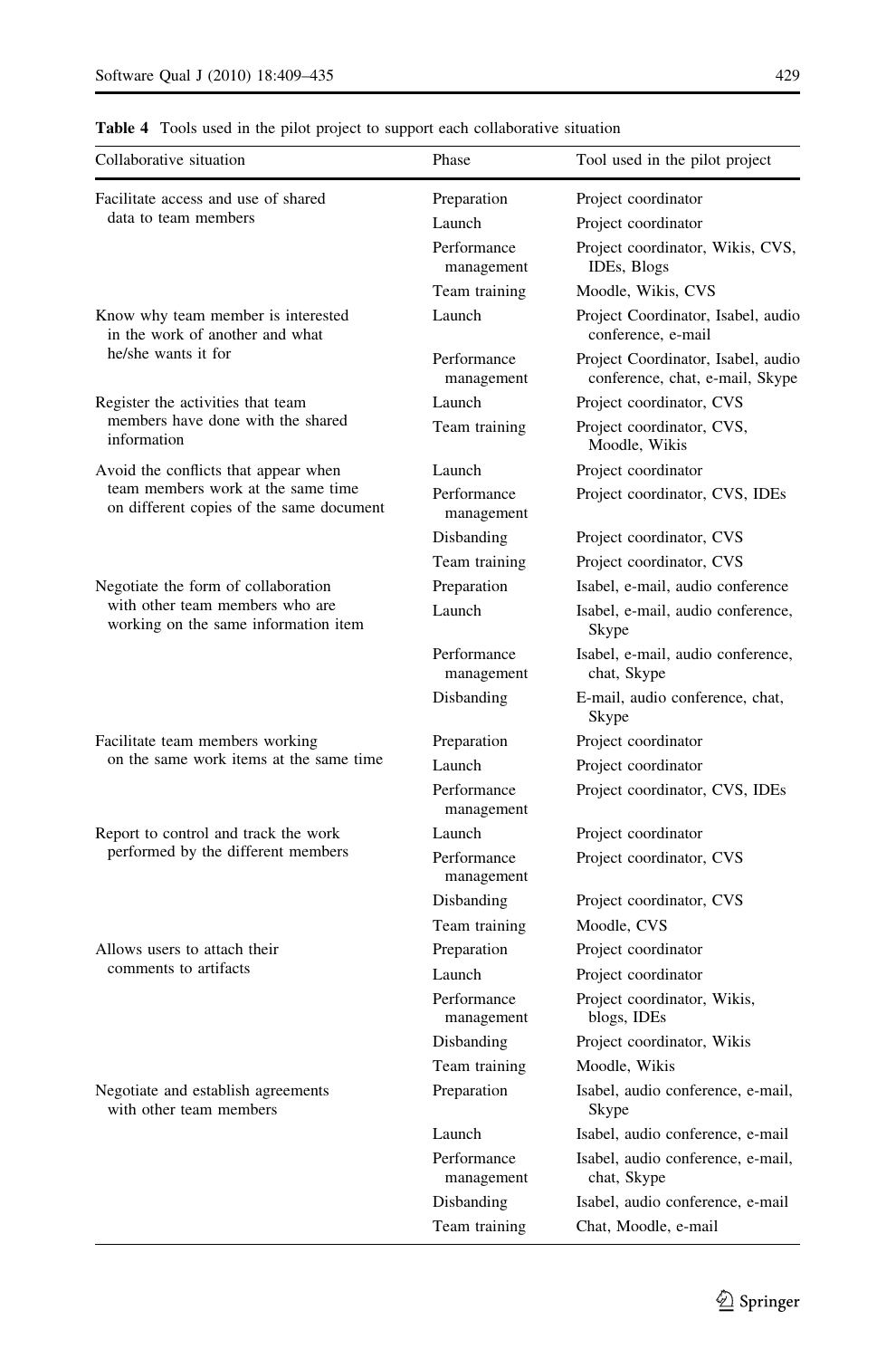collaboration technologies (i.e.: video conference or presence awareness) often occurs in families or communities. Since companies are more reluctant to introduce these tools for various reasons (i.e., security, IPR, etc.), professionals are often frustrated because they cannot share as much information as they would like to.

It is a common understanding among the members of the pilot project that today's collaboration tools have already increased productivity but, on the other hand, they have also increased the workload. When users first begin to use the types of tools VTManager recommends, they often feel like a ''rat in the wheel''. This is in line with a change in the expectation of response time.

Collaboration technologies often result in an interrupt-driven work environment, making interruptions the normal behavior of the day. Some people cannot adapt to this new way of working and this results in a reduction in quality due to stress and interruptions.

To become useful and increase productivity, VTManager-recommended tools that must quickly reach a critical mass in an organization. Therefore, old systems or procedures must be switched off soon after the introduction of a new tool for managing virtual teams to get all the users onto the new systems. When collaboration tools are used among organizations, different work cultures sometimes lead to communication problems.

The experience gathered during the application of VTManager in the pilot project indicates that electronic meetings using audio and video communication are common nowadays. The essential prerequisite is, however, a high quality audio and video link. Users also found that multipoint meetings are less tiring than point-to-point meetings. The growing use of presence tools (MS-Messenger, Skype, Yahoo Messenger), in combination with face-to-face meetings, often has a positive effect on team building.

Today's collaboration technologies are still prescriptive and often designed to support the traditional way of working. Therefore, tools must become more flexible and should perhaps even be designed for unforeseen use.

New collaboration tools often only focus on a specific solution or collaboration task, without considering the integration of this process into the larger environment and process. In most cases, this creates incompatibilities among applications, data and usage patterns. As a result, the refined tools are not applied and there is no uptake of the collaborative tools.

### 7 Conclusions

The management of globally distributed software teams is complex because of problems of linguistic differences, geographical dispersion, different time zones and the cultural diversity of the team members. These problems are amplified when a single software development team is composed of highly skilled individuals working in dispersed geographical locations.

We have studied how traditional approaches to managing on-site software development teams have been adapted to manage globally distributed software teams. These initiatives have not been completely successful due to the lack of integration of explicit practices for global virtual team management, definition of skills and abilities needed to work in these teams, availability of collaborative work environments and shared knowledge management practices.

In this paper, the authors define VTManager, an approach that includes a set of effective practices that complement already existing methods to manage geographically distributed software teams. VTManager provides the effective practices structured into processes and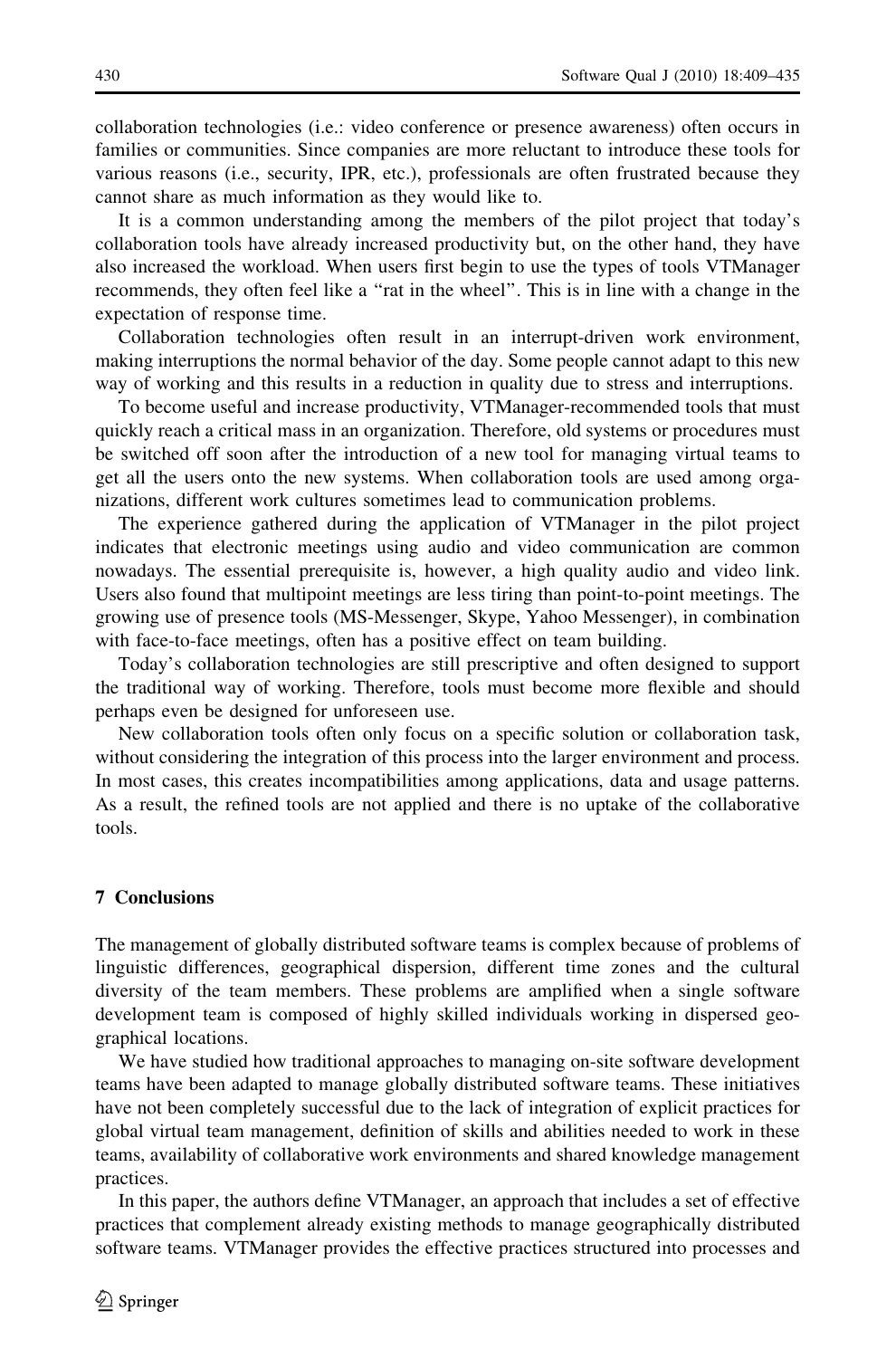activities. These practices integrate the technical activities of software development with others, enabling effective management of geographically distributed teams. These practices are oriented toward:

- Managing effective communication among team members, avoiding problems related to language, culture and time differences.
- Facilitating the integration of the skills and abilities needed to manage the team during the project.
- Providing effective mechanisms to introduce technology support essential to the success of global software development teams.
- Incorporating effective mechanisms for shared knowledge management in distributed environments.

The paper presents a case study where VTManager was applied to guide the management of several virtual teams. This case study has permitted us to validate that the application of the effective practices proposed contributes to managing and controlling properly the performance of a global software team.

The future research on VTManager is centered on the definition of a model to assess and determine improvement action lines for global software teams launched and managed in a specific organization.

Acknowledgments This contract is partially supported by the Integrated Research Project C@R—Collaboration at Rural (IST-2006-034921), funded by the European Commission, specifically the Directorate-General Information Society Technologies and Media (DG-INFSO). The research work for this paper has been also funded by TRAGSA under the projects UC3M/2008/00259/001 and UC3M/2007/04245/001.

# Appendix: Software tools used in C@R project for coordination and collaboration

This appendix describes briefly tools recommended in VTManager. So the main functionalities to be available in tools for facilitating collaboration and communication can be identified (Table 5).

| Tool       | Description                                                                                                                                                                                                                                                                                                                             | Reference                                                          |
|------------|-----------------------------------------------------------------------------------------------------------------------------------------------------------------------------------------------------------------------------------------------------------------------------------------------------------------------------------------|--------------------------------------------------------------------|
| <b>CVS</b> | The Concurrent Versioning System (CVS) is a<br>software revision control system in the field of<br>software development. Version control system<br>software keeps track of all work and all changes in<br>a set of files, and allows several developers to<br>collaborate                                                               | http://www.nongnu.org/cvs/                                         |
| Isabel     | The ISABEL CSCW application is a group<br>collaboration tool for the Internet based on<br>advanced videoconferencing features. It provides<br>a set of shared applications, such as: built in<br>notepad, built in whiteboard, with connection to<br>hardware blackboards; linux application sharing<br>and windows application sharing | http://www.agora-<br>2000.com/pdfs/Isabel-<br>4.9_Introduction.pdf |
| Moodle     | Moodle is a Course Management System (CMS),<br>also known as a Learning Management System<br>(LMS). It is a Free web application that educators<br>can use to create effective online learning sites                                                                                                                                    | http://moodle.org/                                                 |

Table 5 Tools used in C@R project for coordination and collaboration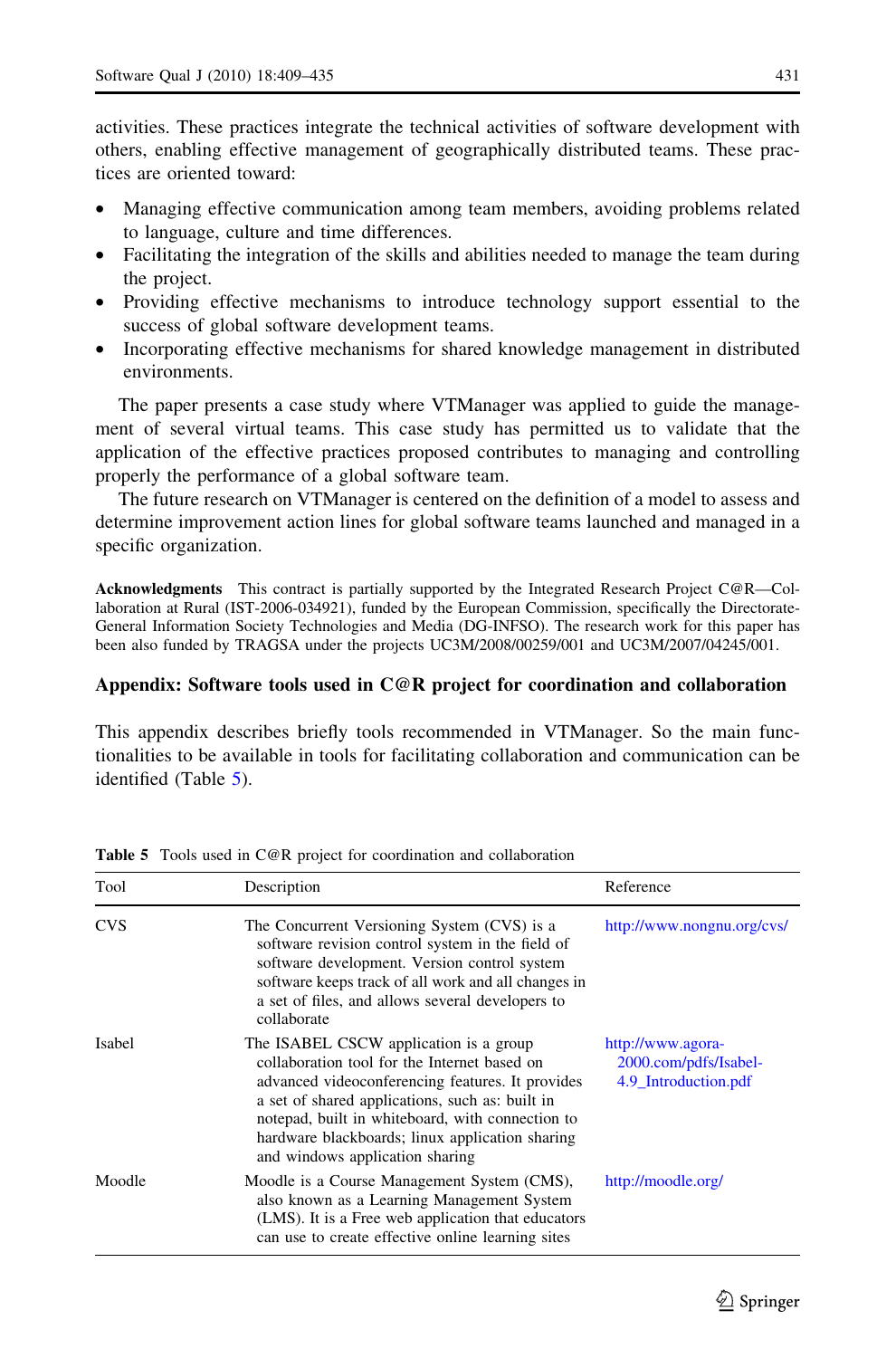<span id="page-23-0"></span>

| <b>Table 5</b> continued |  |
|--------------------------|--|
|--------------------------|--|

| Tool                | Description                                                                                                                                                                                                                                                                                                                                                                                                                                                                               | Reference                                                                                        |
|---------------------|-------------------------------------------------------------------------------------------------------------------------------------------------------------------------------------------------------------------------------------------------------------------------------------------------------------------------------------------------------------------------------------------------------------------------------------------------------------------------------------------|--------------------------------------------------------------------------------------------------|
| <b>NetBeans</b>     | NetBeans refers to both a platform framework for<br>Java desktop applications, and an integrated<br>development environment (IDE) for developing<br>with Java, JavaScript, PHP, Python, Ruby,<br>Groovy, C, $C_{++}$ , and Clojure                                                                                                                                                                                                                                                        | http://netbeans.org/                                                                             |
| Project Coordinator | The main functionalities of Project Coordinator are<br>access the updated information; share a common<br>document, archive and create a knowledge bank<br>for the workgroup or project; work according to a<br>common project plan; share project news,<br>developments and results; monitor and give<br>feedback on the progress of the project; make the<br>results achieved public and manage the co-<br>workers' input and participation in different<br>project phases or activities | http://www.designtech.se/<br>projectweb/portalproject/<br>Overview-PCX.html                      |
| Skype               | Skype is software that enables the world's<br>conversations. It is to make free video and voice<br>calls, send instant messages and share files with<br>other Skype users                                                                                                                                                                                                                                                                                                                 | http://share.skype.com/<br>sites/garage/2009/10/12/<br>ReleaseNotes_4.1.x.179_<br>$hotfix_3.pdf$ |
| Visual Studio 2008  | Microsoft Visual Studio is an Integrated<br>Development Environment from Microsoft. It can<br>be used to develop console and graphical user<br>interface applications along with Windows Forms<br>applications, web sites, web applications, and web<br>services in both native code together with<br>managed code for all platforms supported by<br>Microsoft Windows, Windows Mobile, Windows<br>CE, .NET Framework, .NET Compact Framework<br>and Microsoft Silverlight                | http://msdn.microsoft.com/<br>en-gb/vstudio/default.aspx                                         |

### References

- Battin, R. D., Crocker, R., Kreidler, J., & Subramanian, K. (2001). Leveraging resources in global software development. IEEE Software, 18(2), 70-77.
- Braun, A. (2007). A framework to enable offshore outsourcing. In *Proceedings of the 2nd international* conference on global software engineering (pp. 125–129). IEEE Computer Society Press.
- C@R Consortium. (2005). C@R: A collaboration platform for working and living in rural areas. Retrieved from EU project with reference FP6-2005-IST-5-034921, [http://www.c-rural.eu.](http://www.c-rural.eu) Accessed May 25, 2008.
- Carmel, E. (1999). Global software teams: Collaboration across borders and time zones. Saddle River: Prentice Hall.
- Casey, V., & Richardson, I. (2008). Virtual teams: understanding the impact of fear. Software Process: Improvement and Practice, 13(6), 511–526.
- Cohen, S. G., & Gibson, C. B. (2003). Putting the team back in virtual teams. In The 18th annual conference of the society for industrial/organizational psychology, Orlando.
- Comi, A., & Eppler, M. J. (2009). Visualizing organizational competences: Problems, practices, perspectives. In Proceedings of I-KNOW'09 and I-SEMANTICS'09 (pp. 115–127). Semantic Web Company.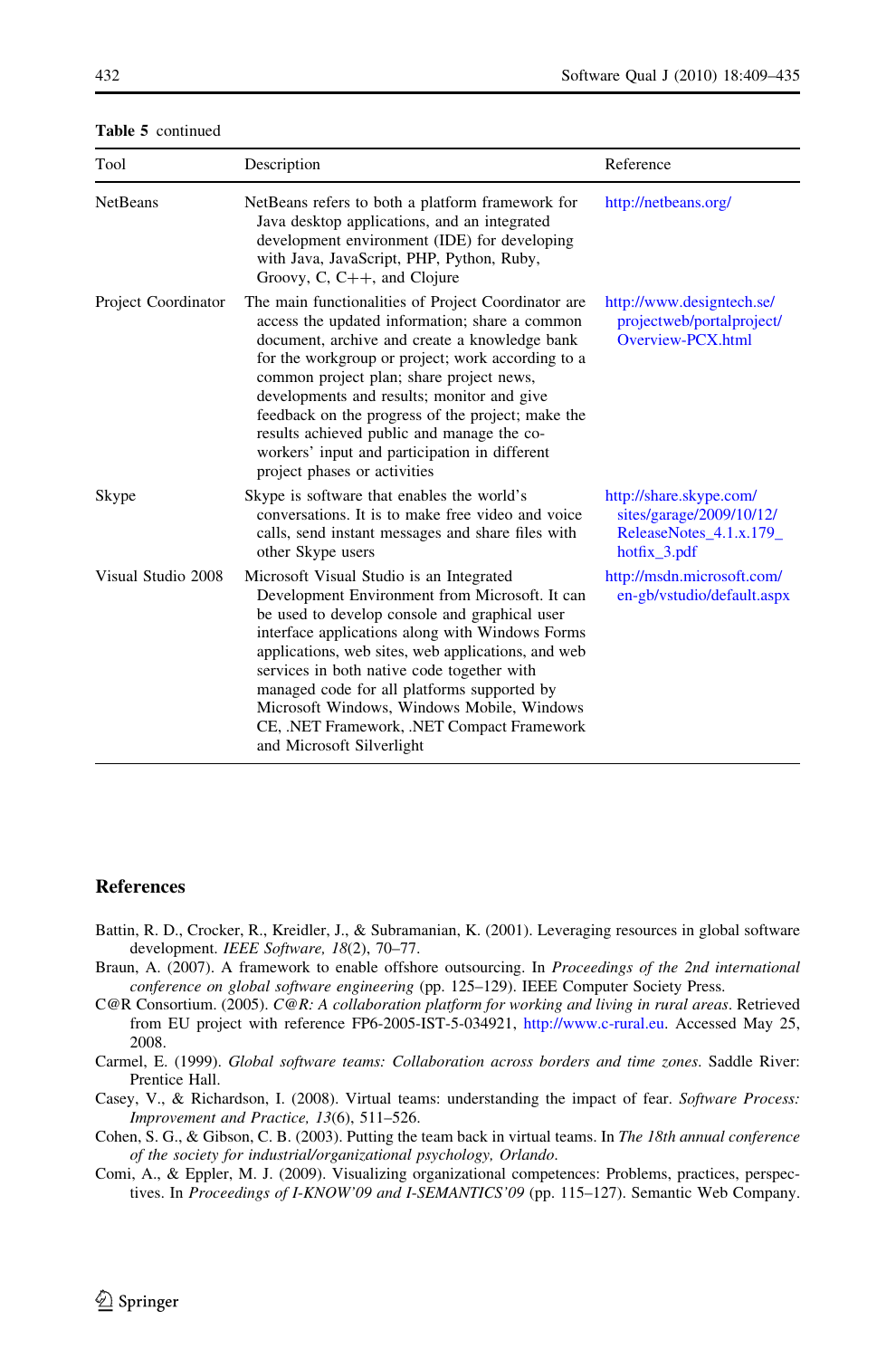- <span id="page-24-0"></span>Dekel, U. (2005). Supporting distributed software design meetings: What can we learn from co-located meetings? In Proceedings of the 2005 workshop on human and social factors of software engineering. ACM.
- Dowling, K. L., & St. Louis, R. D. (2000). Asynchronous implementation of the nominal group technique: Is it effective? Decision Support Systems, 29(3), 229–248.
- Durnell, C., & Webber, S. (2005). Relationships among geographic dispersion, team processes, and effectiveness in software development work teams. Journal of Business Research, 58(6), 758–765.

Ebert, C., & De Neve, P. (2001). Surviving global software development. IEEE Software, 18(2), 62–69.

- Edwards, H. K., & Sridhar, V. (2003). Analysis of the effectiveness of global virtual teams in software engineering projects. In *Proceedings of the 36th Hawaii international conference on system sciences*. IEEE Computer Society Press.
- Eva, M. (1994). SSADM version 4: A user's guide. New York: McGraw-Hill.
- Fuller, M., Hardin, A., & Davison, R. (2007). Efficacy in technology-mediated distributed teams. *Journal of* Management Information Systems, 23(3), 209–235.
- Gaudes, A., Hamilton-Bogart, B., Marsh, S., & Robinson, H. (2007). A framework for constructing effective virtual teams. The Journal of E-working, 1(2), 83–97.
- Herbsleb, J. D. (2007). Global software engineering: The future of socio-technical coordination. In The Proceedings of the future of software engineering conference (pp. 188–198). IEEE Computer Society Press.
- Herbsleb, J., & Moitra, D. (2001). Global software development. IEEE Software, 18(2), 16–20.
- Hertel, G., Geister, S., & Konradt, U. (2005). Managing virtual teams: A review of current empirical research. Human Resource Management Review, 15(1), 69–95.
- Humphrey, W. S. (2000). *Introduction to the team software process*. Massachussets: Addison Wesley Longman.
- Humphrey, W. S. (2006). TSP<sup>SM</sup>—coaching development teams. Upper Sadle River: Addison-Wesley Professional.
- Hyrkkänen, U., Putkonen, A., & Vartiainen, M. (2007). Complexity and workload factors in virtual work environments of mobile work. Ergonomics and Health Aspects, 4566, 85–94.
- Institute of Electrical and Electronics Engineers (IEEE). (1993). Recommended practice for software requirements specifications (December 2, 1993), IEEE Std 830–1993.
- IPRC. (2007). A process research framework. Pittsburgh: Software Engineering Institute.
- Jarvenpaa, S. L., Knoll, K., & Leidner, D. E. (1998). Is anybody out there?: Antecedents of trust in global virtual teams. Journal of Management Information Systems, 14(4), 29–64.
- Juristo, N., & Moreno, A. M. (2001). Basics of software engineering experimentation. The Netherlands: Kluwer.
- Kankanhalli, A., Tan, B., & Wei, W. (2007). Conflict and performance in global virtual teams. Journal of Management Information Systems, 23(3), 237–274.
- Karolak, D. W. (1999). Global software development: Managing virtual teams and environments. Los Alamitos: IEEE Computer Society Press.
- Kruchten, P. (2004). The rational unified process an introduction. Boston: Pearson Education.
- Larman, C. (2004). Agile and iterative development: A manager's guide. Boston: Addison-Wesley.
- Lee-Kelley, L., & Sankey, T. (2007). Global virtual teams for value creation and project success: A case study. International Journal of Project Management, 26(1), 51–62.
- Matloff, N. (2005). Off-shoring: What can go wrong? IT Professional, 7(4), 39-45.
- Ministerio de Administraciones Públicas (MAP). (2009). Metodología MÉTRICA versión 3. [http://www.csae.map.es/csi/metrica3/index.html.](http://www.csae.map.es/csi/metrica3/index.html) Accessed June 25, 2009.
- Ortiz de Guinea, A., Webster, J., & Staples, S. (2005). A meta-analysis of the virtual teams. In The symposium on high performance professional teams, Queen's University, Kingston, Canada.
- Petkovic, D., Todtenhoefer, R., & Thompson, G. (2006). Teaching practical software engineering and global software engineering: Case study and recommendations. In *Proceedings of the 36th ASEE/IEEE* frontiers in education conference (pp. 19–24). IEEE Computer Society Press.
- Powell, A., Piccoli, G., & Ives, B. (2004). Virtual teams: A review of current literature and directions for future research. ACM SIGMIS, 35(1), 6–36.
- Prikladnicki, P., Nicolas, J. L., & Evaristo, R. (2003). Global software development in practice. Software Process Improvement and Practice, 8(4), 267–281.
- Project Management Institute (PMI). (2004). PMBOK: A guide to the project management body of knowledge (3rd ed.). Newtown Square: Project Management Institute.
- Ramasubbu, N., & Krishnan, M. S. (2005). A process maturity framework for managing distributed development. IEEE Software, May/June 2005, 80–86.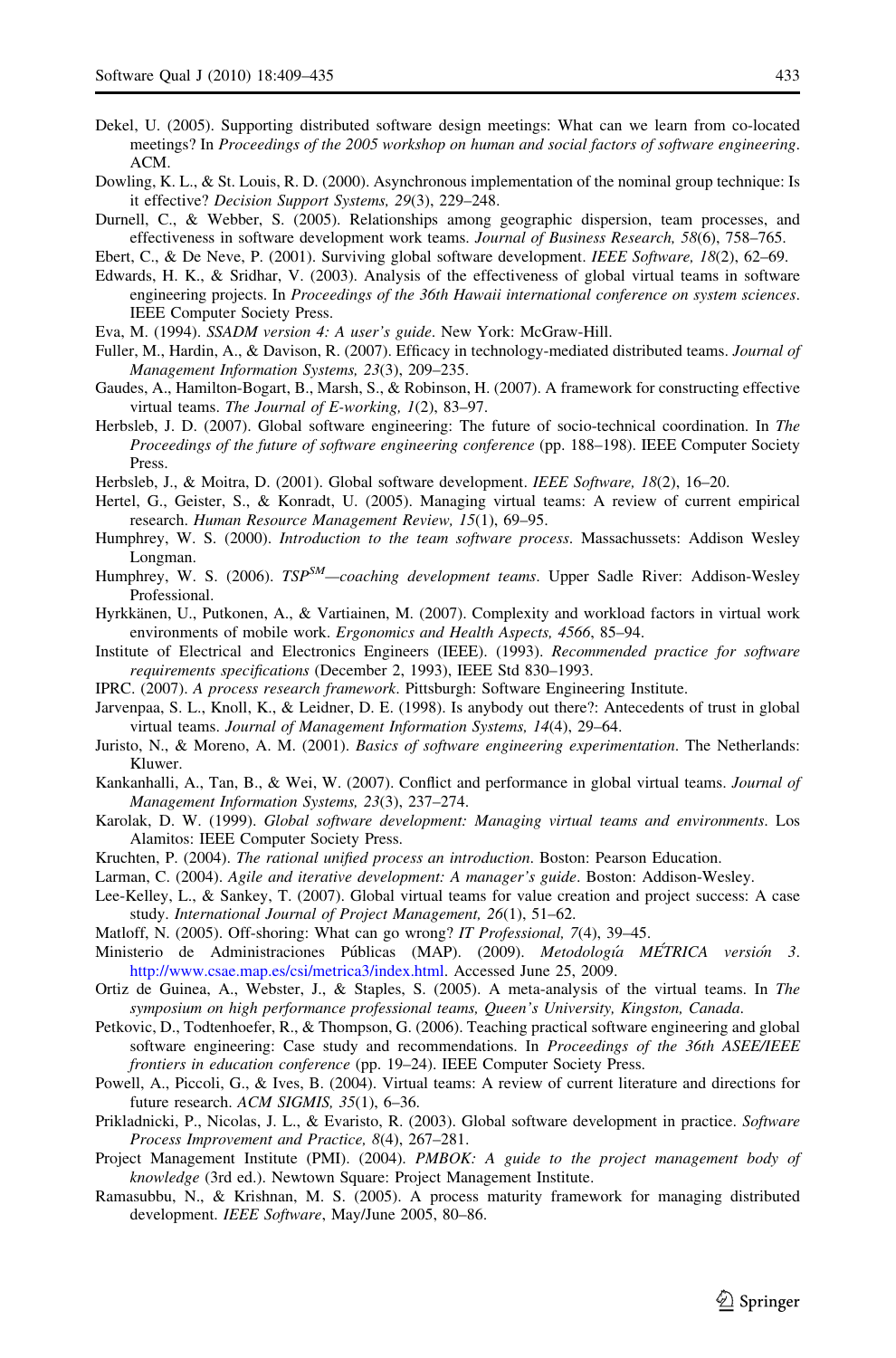- <span id="page-25-0"></span>Rosen, B., Furst, S., & Blackburn, R. (2007). Overcoming barriers to knowledge sharing in virtual teams. Organizational Dynamics, 36(3), 259–273.
- Schümmer, T. (2003). GAMA: A pattern language for computer supported dynamic collaboration. In Proceedings of the 8th European conference on pattern languages of programs (pp. 53–113). Springer.
- Schwaber, K., & Beedle, M. (2001). Agile software development with scrum. Upper Saddle River: Prentice Hall.
- Sengupta, B., Chandra, S., & Sinha, V. (2006). A research agenda for distributed software development. In The proceedings of the 28th international conference on software engineering (pp. 73–740). ACM Press.
- Smite, D. (2004). Global software development project management-distance overcoming. In Proceedings of 11th European conference on Software process improvement (pp. 23–33). Springer.
- Striukova, L., & Rayna, T. (2008). The role of social capital in virtual teams and organisations: corporate value creation. International Journal of Networking and Virtual Organisations, 5(1), 103-119.
- Thomas, D. M., Bostrom, R. P., & Gouge, M. (2007). Making knowledge works in virtual teams. Communications of the ACM, 50(11), 85-90.
- Wallace, S. (2007). The ePMbook. <http://www.epmbook.com/> Accessed September 17, 2007.

### Author Biographies



Javier García Guzmán is an associate professor in the Computer Science Department at Carlos III University of Madrid. He is a software process improvement consultant in Progresion. He has 10-year experience as a software engineer and consultant in public and private companies. He received his PhD in computer science from the Carlos III University of Madrid. His current research interests are related to SPI in small settings, measurement of software processes, ISO 15504 assessments, software capacity quick audits, evaluations for pre-diagnosis according to ISO 15504 and CMMI and management of knowledge related to software engineering.



Javier Saldaña Ramos received an Engineering degree in Computer Science at Carlos III University of Madrid, and Msc in Computer Science and Technology by the same university. He is a PhD student and associate professor in the Computer Science Department at the Carlos III University of Madrid. His research on software engineering is focused on software process improvement through teamwork process improvement. It involves team management improvement, virtual team management improvement and the use of TSP (Team Software Process) in teamwork. He has several years of experience as a software engineer.